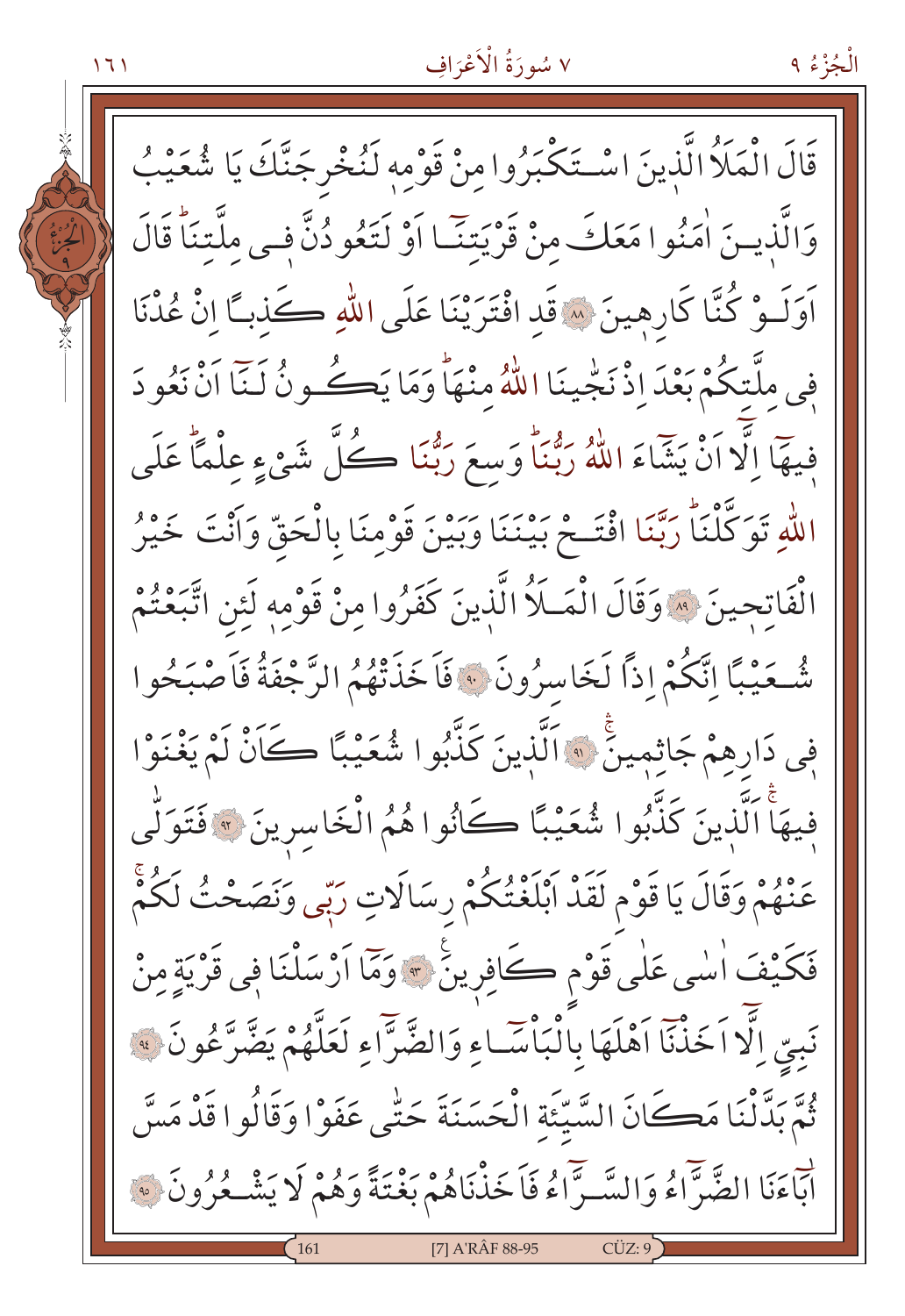الْجُزْءُ ٩

وَلَـوْ أَنَّ أَهْـلَ الْقُـرٰى اٰمَنُـوا وَاتَّقَـوْا لَفَتَحْنَـا عَلَيْهِـمْ بَرَكَاتٍ مِنَ السَّـمَّاءِ وَالْأَرْضِ وَلْكِبِّنْ كَذَّبُوا فَاَخَذْنَاهُمْ بِمَا كَانُوا يَكْسِبُونَ ۞ اَفَاَمِنَ آَهْلُ الْقُرْىِ اَنْ يَأْتِيَهُمْ بَأْسُـنَا بَيَاتًا وَهُـمْ نَآئِمُـونَّ ۞ أَوَاَمـنَ أَهْـلُ الْقُـرٰى أَنْ يَأْتِيَهُمْ بَأْسُـنَا ضُحَّـى وَهُمْ يَلْعَبُـونَ » اَفَأَمنُوا مَكُّرَ اللَّهُ فَلَا يَأْمَنُ مَكْنَ اللَّهِ الَّا الْقَـوْمُ الْخَاسـرُونَ ۞ آوَلَمْ يَهْبِ لِلَّذِينَ يَرِثُونَ الْأَرْضَ مِنْ بَعْـدِ اَهْلَهَا اَنْ لَوْ نَشَّـاءُ اَصَبْنَاهُـمْ بِذُنُوبِهِمْ وَنَطْبَعُ عَلَى قُلُوبِهِمْ فَهُمْ لَا يَسْـمَعُونَ فَ تَلْكَ الْقُرٰى نَقُصُّ عَلَيْكَ مِنْ أَنْبَائِهَا وَلَقَـٰدٌ جَاءَتْهُمْ رُسُلُهُمْ بِالْبَيِّنَاتِ فَمَا كَانُوا لِيُؤْمِنُوا بِمَا كَذَّبُوا مِنْ قَبْلُ كَذٰلِكَ يَطْبَعُ اللَّهُ عَلَى قُلُوبِ الْكَافِرِينَ ۞ وَمَا وَجَدْنَـا لِاَكْثَرِهِمْ مِنْ عَهْدِ وَإِنْ وَجَدْنَا اَكْثَرَهُمْ لَفَاسـقينَ لَنَّهُ تَمَّمَّ بَعَثْنَا مِنْ بَعْدِهِمْ مُوسْمِي بِاٰيَاتِنَا إِلَٰى فِرْعَوْنَ وَمَلَائِهِ فَظَلَمُوا بِهَاْ فَانْظُرْ كَيْفَ كَانَ عَاقِبَةُ الْمُفْسدِينَ \* وَقَالَ مُوسْمِي يَـا فِرْعَـوْنُ اِنِّمِي رَسُـولٌ مِـنْ رَبِّ الْعَالَمِينَ ۚ لِنَّهُ [7] A'RÂF 96-104

۲ ۲ ۱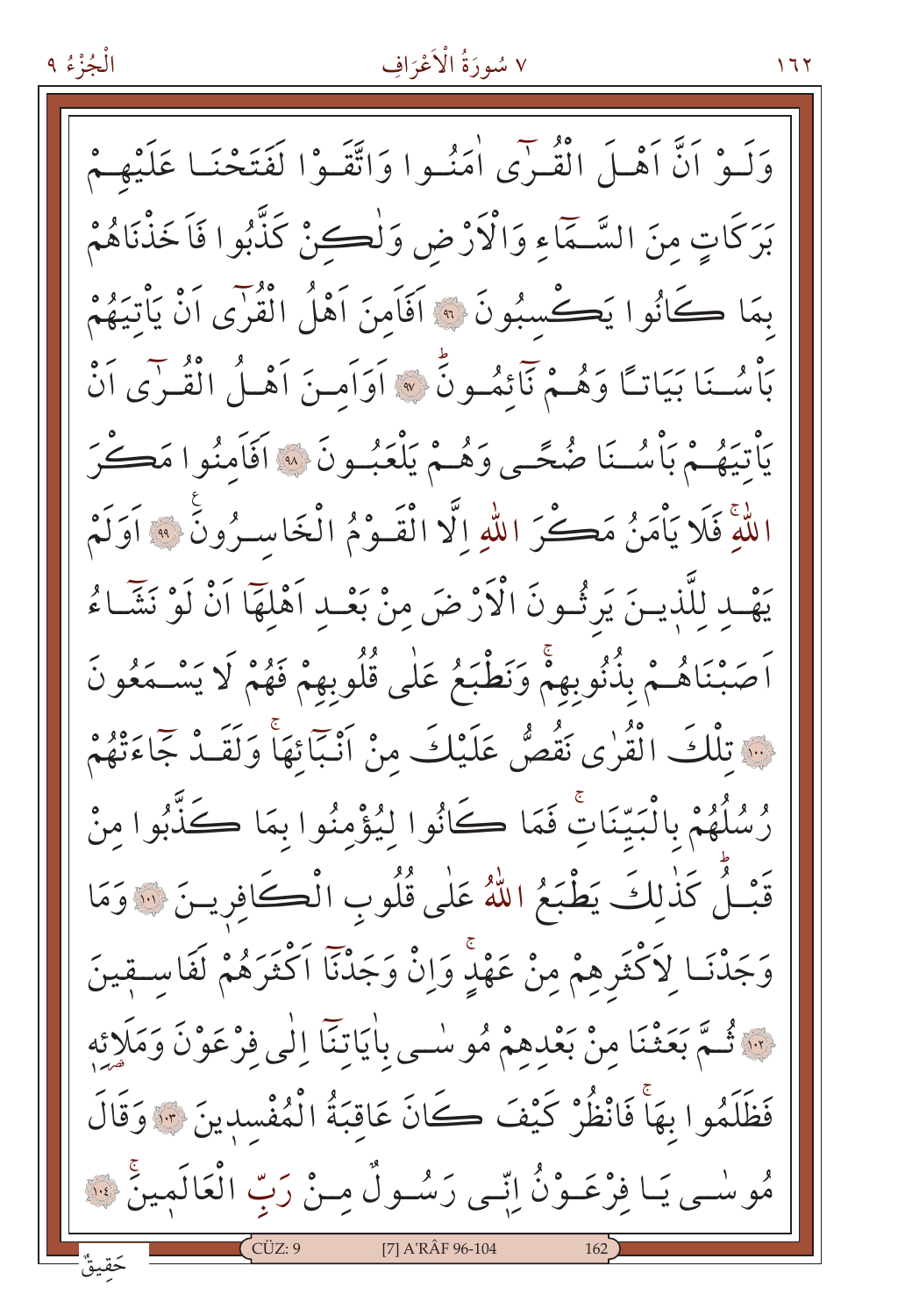حَقيتُ عَلَى أَنْ لَا أَقُولَ عَلَى اللَّهِ إِلَّا الْحَقَّ قَدْ جِئْتُڪُمْ بِبَيِّنَةٍ مِنْ رَبِّكُمْ فَأَرْسِـلْ مَعِيَ بَـبِّي إِسْـرَّائِـلَ ۞ قَالَ إِنْ كُنْتَ جِئْتَ بِاٰيَةٍ فَأْتٍ بِهَا اِنْ كُنْتَ مِنَ الصَّادِقِينَ ﴿ فَاَلْقَى عَصَـاهُ فَإِذَا هِيَ ثُعْبَـانٌ مُبِينٌ \* وَنَزَ عَ يَدَهُ فَإِذَا هِيَ بَيْضًاءُ لِلنَّاظِرِينَ ۚ ۞ قَالَ الْمَلَلُا مِنْ قَوْمٍ فِرْعَوْنَ اِنَّ هٰذَا لَسَـاحِرٌ عَلِيمٌ ﴾ يُرِيدُ اَنْ يُخْرِجَكُمْ مِنْ اَرْضِكُمْ فَمَاذَا تَأْمُرُونَ ... قَالُوا أَرْجِهْ وَأَخَاهُ وَأَرْسِـلْ فِي الْمَدَّائِنِ حَاشِـرِينٌ ۚ لِلَّهَ يَأْتُوكَ بِكُلِّ سَـاحِرِ عَلِيمٍ ™وَجَاءَ السَّحَرَةُ فِرْعَوْنَ قَالُوا إِنَّ لَنَا لَاَجْرًا إِنْ كُنَّا نَحْنُ الْغَالِبِينَ \* قَالَ نَعَمْ وَإِنَّكُمْ لَمِنَ الْمُقَرَّبِينَ ۚ ۚ قَالُوا يَا مُوسَى إِمَّا اَنْ تُلْقِيَ وَإِمَّا اَنْ نَكُونَ نَحْـنُ الْمُلْقِيـنَ ۞ قَـالَ الْقُواْ فَلَمَّـا اَلْقَوْا سَـحَرُّوا اَعْيُنَ النَّاسِ وَاسْتَرْهَبُوهُمْ وَجَمَاؤُ بِسِحْرِ عَظِيـم ۚ " وَأَوْحَيْنَا الٰی مُوسَّـی اَنْ اَلْق عَصَاكَ فَإِذَا هِیَ تَلْقَفُ مَا یَاْفکُونَ ْ ِ ٌ فَوَقَعَ الْحَقُّ وَبَطَلَ مَا كَانُوا يَعْمَلُونَ ۚ « فَغُلْبُوا هُنَالِكَ وَانْقَلَبُـوا صَاغِرِيـنَّ ۚ ۚ وَٱلْقِـيَ السَّـحَرَةُ سَـاجِدِينَ ۚ ۚ وَٱلْقَــ [7] A'RÂF 105-120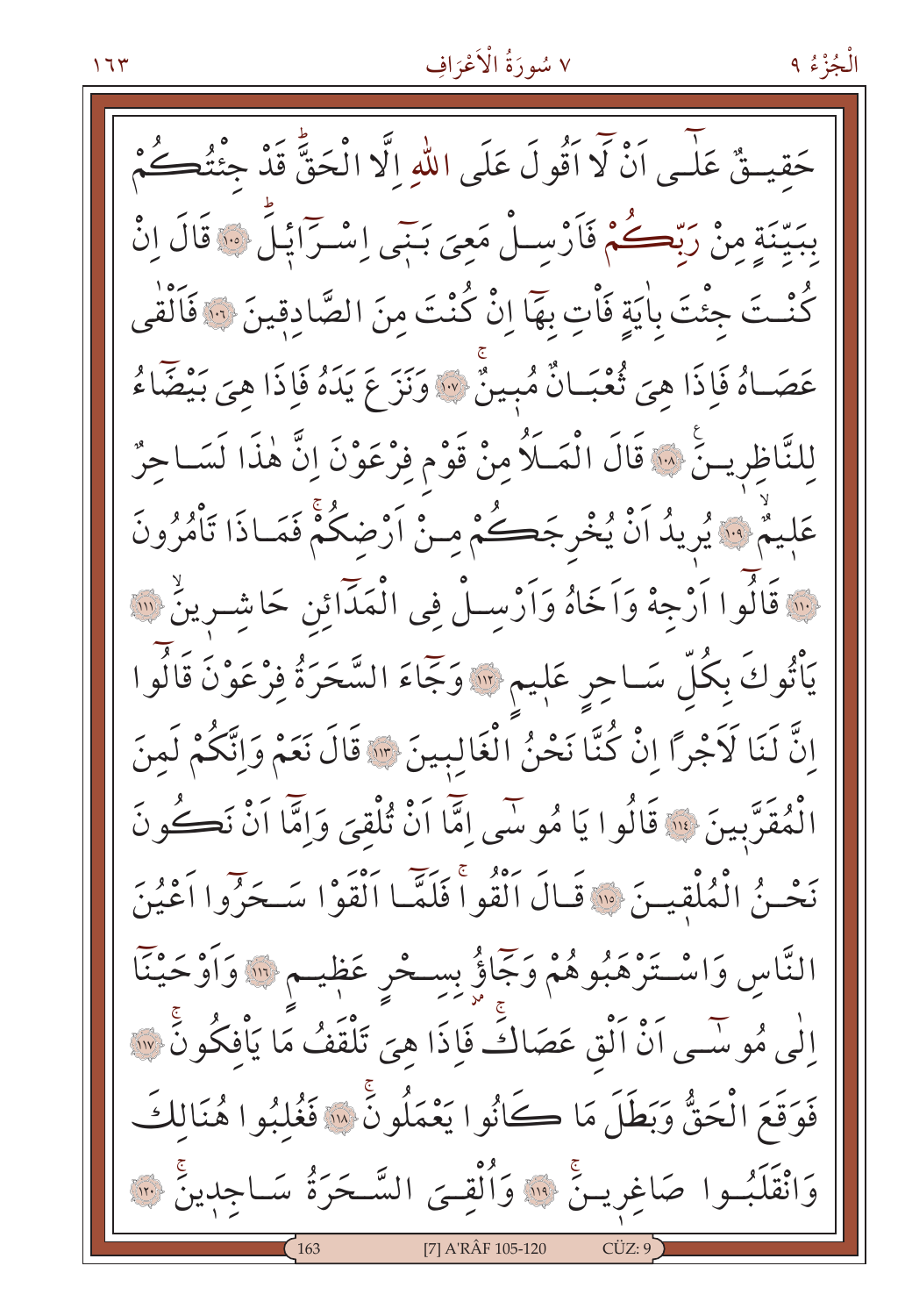الْجُزْءُ ٩

#### ٧ سُورَةُ الْأَعْرَافِ

قَالُسُوا اٰمَنَّا بِيرَبِّ الْعَالَمِينُ ۚ إِلَّا رَبِّ مُوسٰى وَهٰرُونَ ۞ قَالَ فَرْعَوْنُ اٰمَنْتُمْ بِ4 قَبْلَ أَنْ اٰذَنَ لَكُمْ إِنَّ هٰذَا لَمَكْنٌ مَكَرْتُمُوهُ فِي الْمَدِينَـةِ لِتُخْرِجُـوا مِنْهَا اَهْلَهَـاً فَسَـوْفَ تَعْلَمُونَ ٣ لَاْقَطَّعَنَّ اَيْديَكُمْ وَاَرْجُلَكُمْ مِنْ خَلَافٍ ثُمَّ لَاُصَلَّبَنَّكُمْ أَجْمَعِيـنَ ۞ قَالُـوا إِنَّمَا إِلَى رَبِّنَـا مُنْقَلِبُـونَ ۞ وَمَـا تَنْقِمُ مِنَّـا إِلَّا أَنْ اٰمَنَّـا بِاٰيَاتِ رَبِّنَا لَمَّـا جَاءَتْنَا رَبَّـنَا أَفْـرِغْ عَلَيْنَا صَبْرًا وَتَوَقَّنَا مُسْلِمِينَ \* وَقَالَ الْمَلَاُ مِنْ قَـوْمِ فِرْعَوْنَ أَتَذَرُ مُوسٰى وَقَوْمَهُ لِيُفْسِدُوا فِي الْأَرْضِ وَيَذَرَكَ وَالهَتَكَ قَـالَ سَـنُقَتِّلُ أَبْنَاءَهُـمْ وَنَسْـتَحْيِي نِسَـاءَهُمْ وَإِنَّـا فَوْقَهُـمْ قَاهِزُونَ ۞ قَالَ مُوسْى لِقَوْمِهِ اسْتَعِينُوا بِاللَّهِ وَاصْبِرُواْ إِنَّ الْأَرْضَ لِلَّهِ يُورِثُهَا مَـنْ يَشَاءُ مِـنْ عِبَـادِهِ وَالْعَاقِبَـةُ لِلْمُتَّقِيسَ ﴾ قَالُوا أُوذِينَا مِنْ قَبْلِ اَنْ تَأْتِيَنَـا وَمِنْ بَعْدِ مَا جِئْتَنَا قَالَ عَسٰى رَبُّكُمْ أَنْ يُهْلِكَ عَدُوَّكُمْ وَيَسْتَخْلِفَكُمْ فِي الْأَرْضِ فَيَنْظُرَ كَيْثِ تَعْمَلُونَ ۚ ۚ وَلَقَـٰذْ اَخَذْنَا الَّ فِرْعَوْنَ بِالسِّبْينَ وَنَقْصِ مِنَ الثَّمَرَاتِ لَعَلَّهُمْ يَذَّكَّرُونَ ٣٠ [7] A'RÂF 121-130 فَاذَا جَاءَتْهُمُ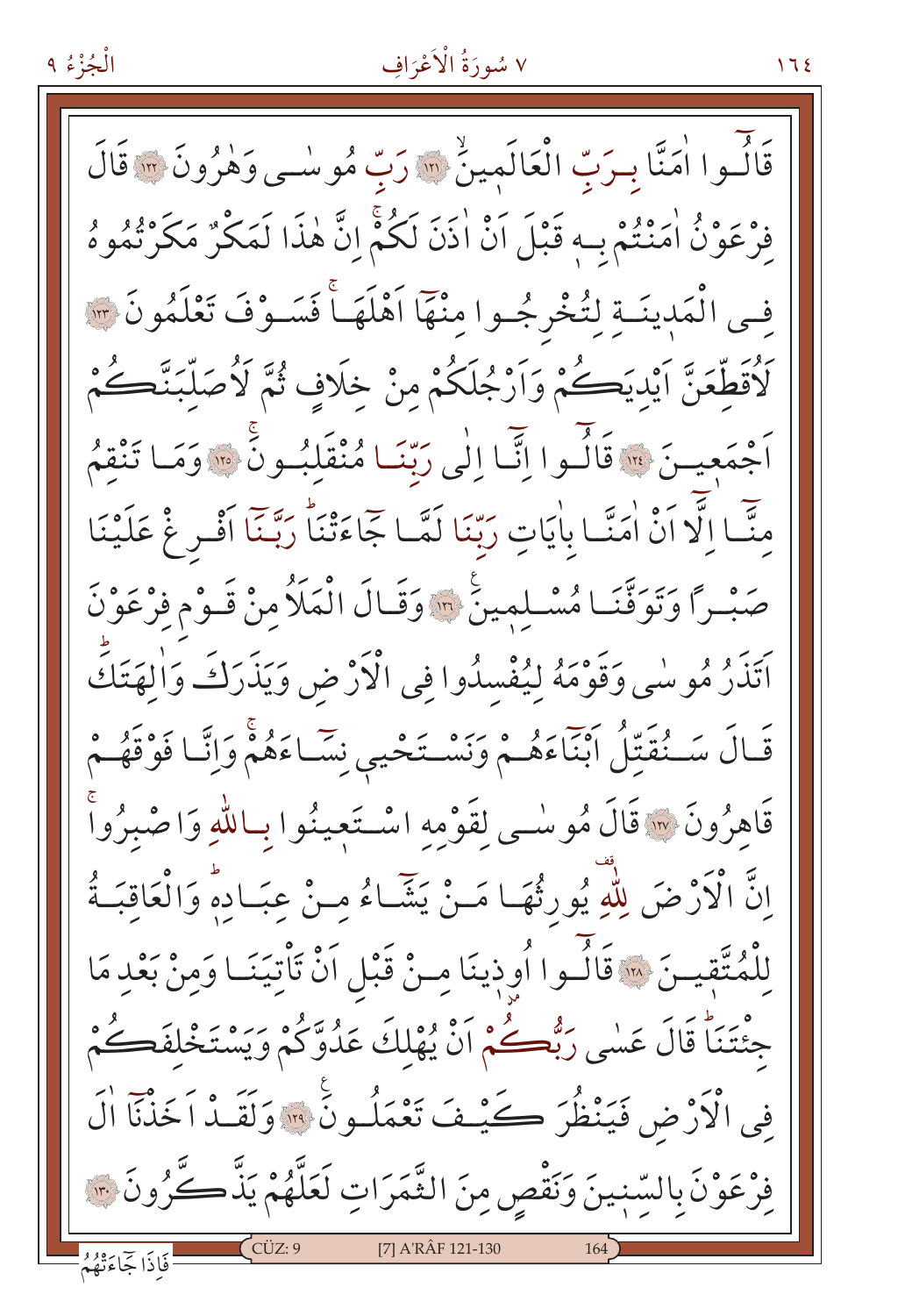الْجُزْءُ ۹

فَاذَا جَمَاءَتْهُمُ الْحَسَـنَةُ قَالُوا لَنَا هٰـذَهِ وَإِنْ تُصِبْهُمْ سَـيِّئَةٌ يَطَّيَّبُرُوا بِمُوسْبِي وَمَنْ مَعَـهُ أَلَّا إِنَّمَـا طَّائِرُهُـمْ عِنْـدَ اللَّهِ وَلْكِنَّ اَكْثَرَهُمْ لَا يَعْلَمُونَ ۞ وَقَالُوا مَهْمَا تَأْتَنَا بِهِ مِنْ اٰيَـةِ لتَسْـحَرَنَا بِهَـاْ فَمَا نَحْنُ لَـكَ بِمُؤْمِنِينَ ٣ فَأَرْسَـلْنَا عَلَيْهِمُ الطُّوفَانَ وَالْجَرَادَ وَالْقُمَّـلَ وَالضَّفَـادِ عَ وَالـدَّمَ اٰيَاتِ مُفَصَّلَاتِ فَاسْتَڪْبَرُوا وَكَانُوا قَوْمـًا مُجْرِمِينَ ۞ وَلَمَّـا وَقَـعَ عَلَيْهِـمُ الرَّجْزُ قَالُوا يَا مُوسَـى ادْ عُ لَنَا رَبَّكَ بِمَا عَهِدَ عِنْدَكً لَئِنْ كَشَـفْتَ عَنَّا الرّجْزَ لَنُؤْمِنَنَّ لَكَ وَلَنُرْسِلَنَّ مَعَكَ بَنِّي إِسْرَايْلَ ۞ فَلَمَّا كَشَفْنَا عَنْهُمُ الرَّجْزَ إِلَٰى اَجَلِ هُمْ بَالِغُوهُ إِذَا هُمْ يَنْڪُشُونَ ۞ فَانْتَقَمْنَا مِنْهُمْ فَاَغْرَقْنَاهُمْ فِي الْيَمِّ بِاَنَّهُمْ كَذَّبُوا بِاٰيَاتِنَا وَكَانُوا عَنْهَا غَافِلِينَ ﴾ وَأَوْرَثْنَا الْقَوْمَ الَّذِينَ كَانُوا يُسْتَضْعَفُونَ مَشَـارِقَ الْأَرْضِ وَمَغَارِبَهَا الَّتي بَارَكْنَا فيهَاْ وَتَمَّتْ كَلمَتُ رَبِّكَ الْحُسْـنٰى عَلٰى بَبِّـى إِسْـرّاَيْلَ بِمَا صَبَـرُواً وَدَمَّرْنَا مَا كَانَ يَصْنَعُ فِرْعَوْنُ وَقَوْمُهُ وَمَا كَانُوا يَعْرِ شُـونَ ۞ [7] A'RÂF 131-137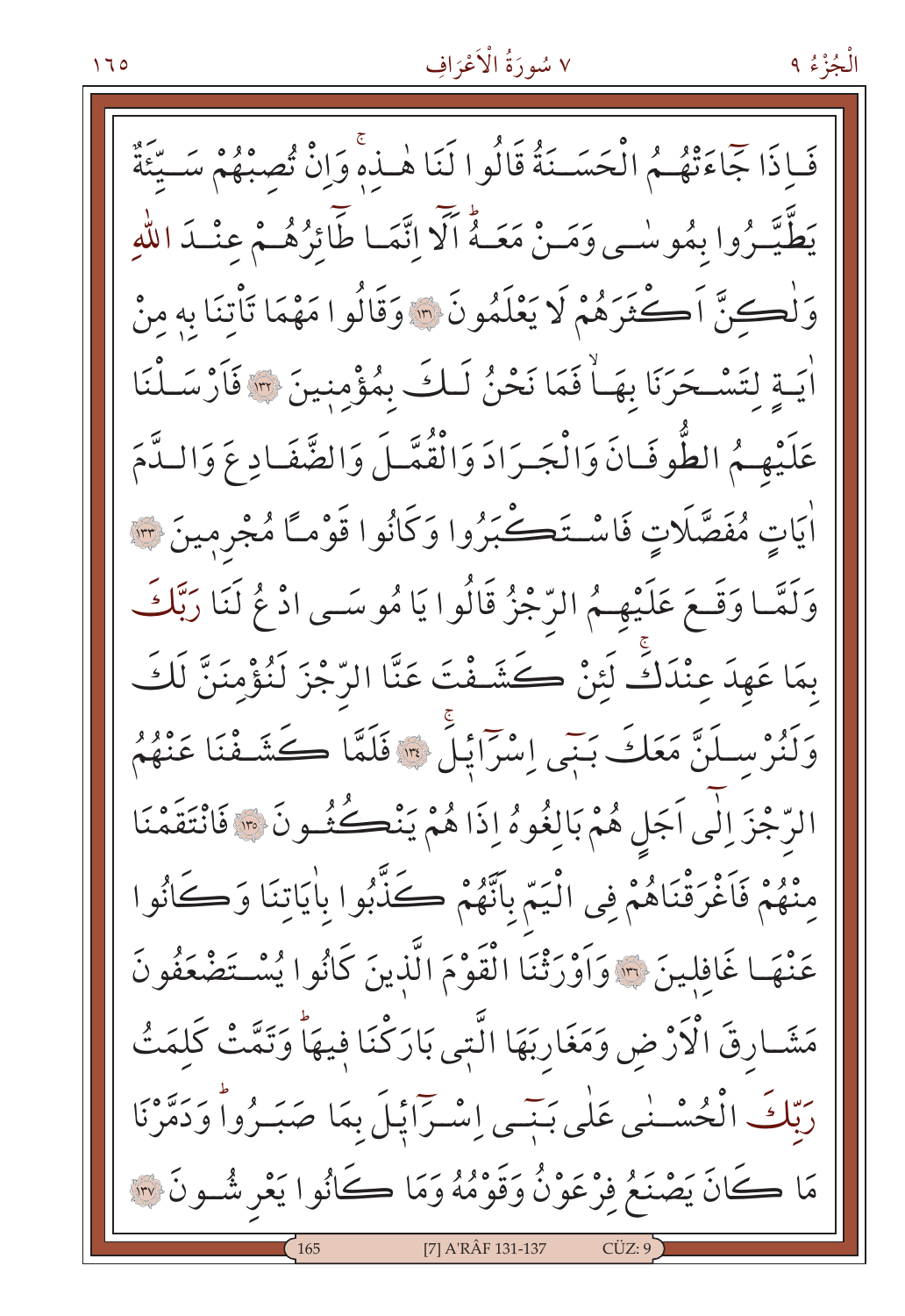الْجُزْءُ ٩

وَجَاوَزْنَـا بِبَنَـي إِسْـرَّايْـلَ الْبَحْـرَ فَاَتَـوْا عَلٰـى قَـوْم يَعْڪُفُونَ عَلٰى اَصْنَام لَهُمْ قَالُوا يَا مُوسَــى اجْعَــلْ لَـنَّا إِلٰهًا كَمَا لَهُمْ اٰلهَةٌ قَالَ إِنَّكُمْ قَوْمٌ تَجْهَلُونَ \* إِنَّ هَؤُلَّاءِ مُتَبَّرٌ مَا هُمْ فِيهِ وَبَاطِلٌ مَا كَانُوا يَعْمَلُـونَ ۞ قَالَ أَغَيْرَ اللهِ أَبْغِيكُمْ إِلٰهًا وَهُوَ فَضَّلَكُمْ عَلَى الْعَالَمِينَ ۞ وَإِذْ أَنْجَيْنَاكُمْ مِنْ الِّ فِرْعَوْنَ يَسُومُونَكُمْ سَوْءَ الْعَذَابَ يُقَتِّلُونَ ٱبْنَاءَكُمْ وَيَسْتَحْيُونَ نِسَاءَكُمْ وَفي ذٰلكُمْ بَلَّاءٌ منْ رَبِّكُمْ عَظِيمٌ ﴾ وَوْعَدْنَا مُوسْمِي ثَلْثِينَ لَيْلَةً وَأَتْمَمْنَاهَا بِعَشْـرِ فَتَــمَّ مِيقَاتُ رَبِّهِ اَرْبَعِينَ لَيْلَةً وَقَالَ مُوسْـى لاَخِيه هْـرُونَ اخْلُفْنِـي فِي قَوْمِـي وَاَصْلِــحْ وَلَا تَتَّبِـعْ سَــبِيلَ الْمُفْسِدِينَ ۞ وَلَمَّا جَمَاءَ مُوسْى لِمِيقَاتِنَا وَكَلَّمَهُ رَبُّهُ قَالَ رَبِّ اَرِنِي اَنْظُرْ إِلَيْكَ قَالَ لَنْ تَرٰينِي وَلْكِسْ انْظُرْ اِلَـى الْجَبَلِ فَإِنِ اسْـتَقَرَّ مَكَانَـهُ فَسَـوْفَ تَرٰينـىْ فَلَمَّا تَجَلَّى رَبُّهُ لِلْجَبَلِ جَعَلَهُ دَكًّا وَخَرَّ مُوسٰى صَعقـًا فَلَمَّا اَفَاقَ قَالَ سُبْحَانَكَ تُبْتُ اِلَيْكَ وَاَيَا اَوَّلُ الْمُؤْمِنِينَ \*\* [7] A'RÂF 138-143

۶ 7 7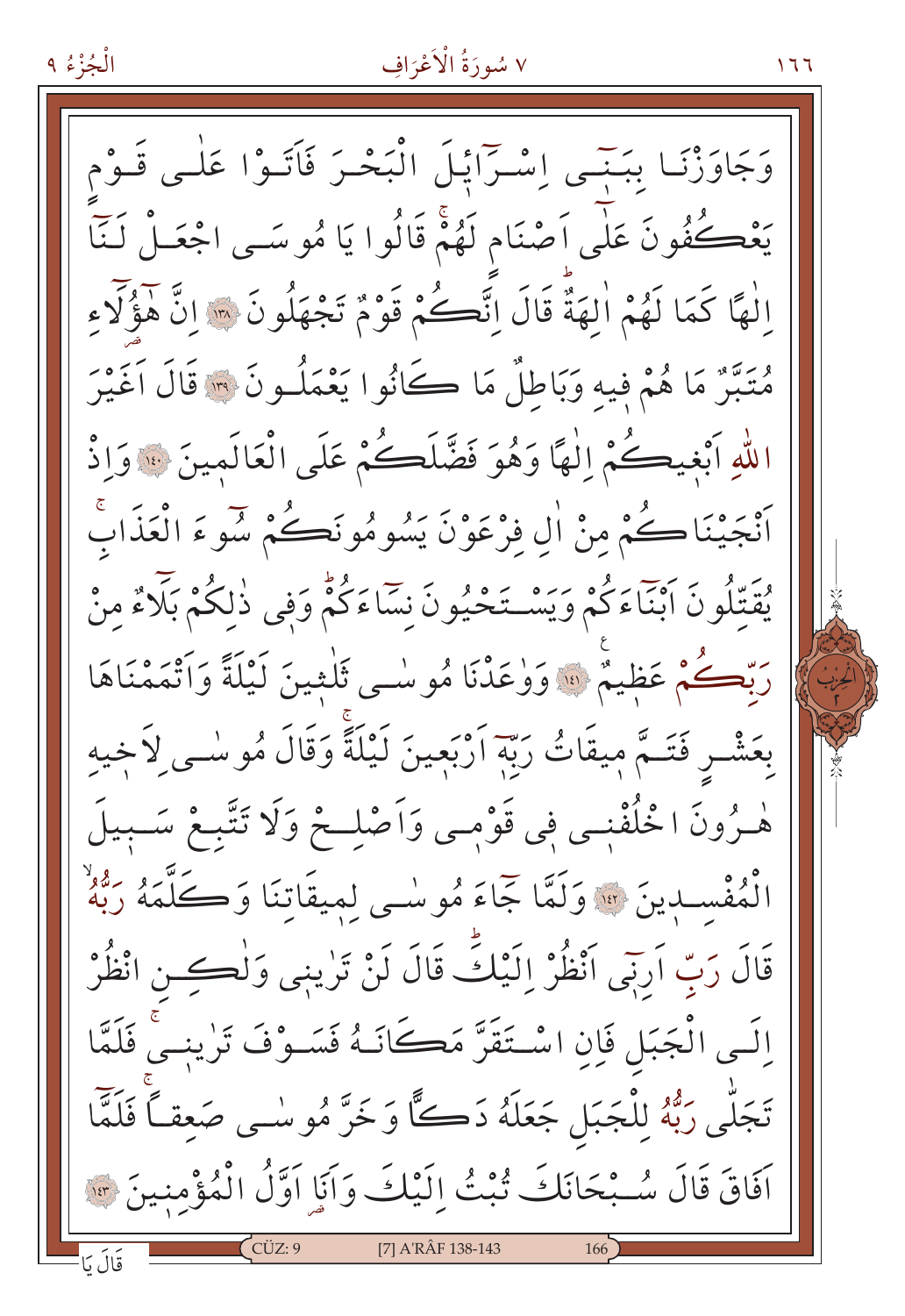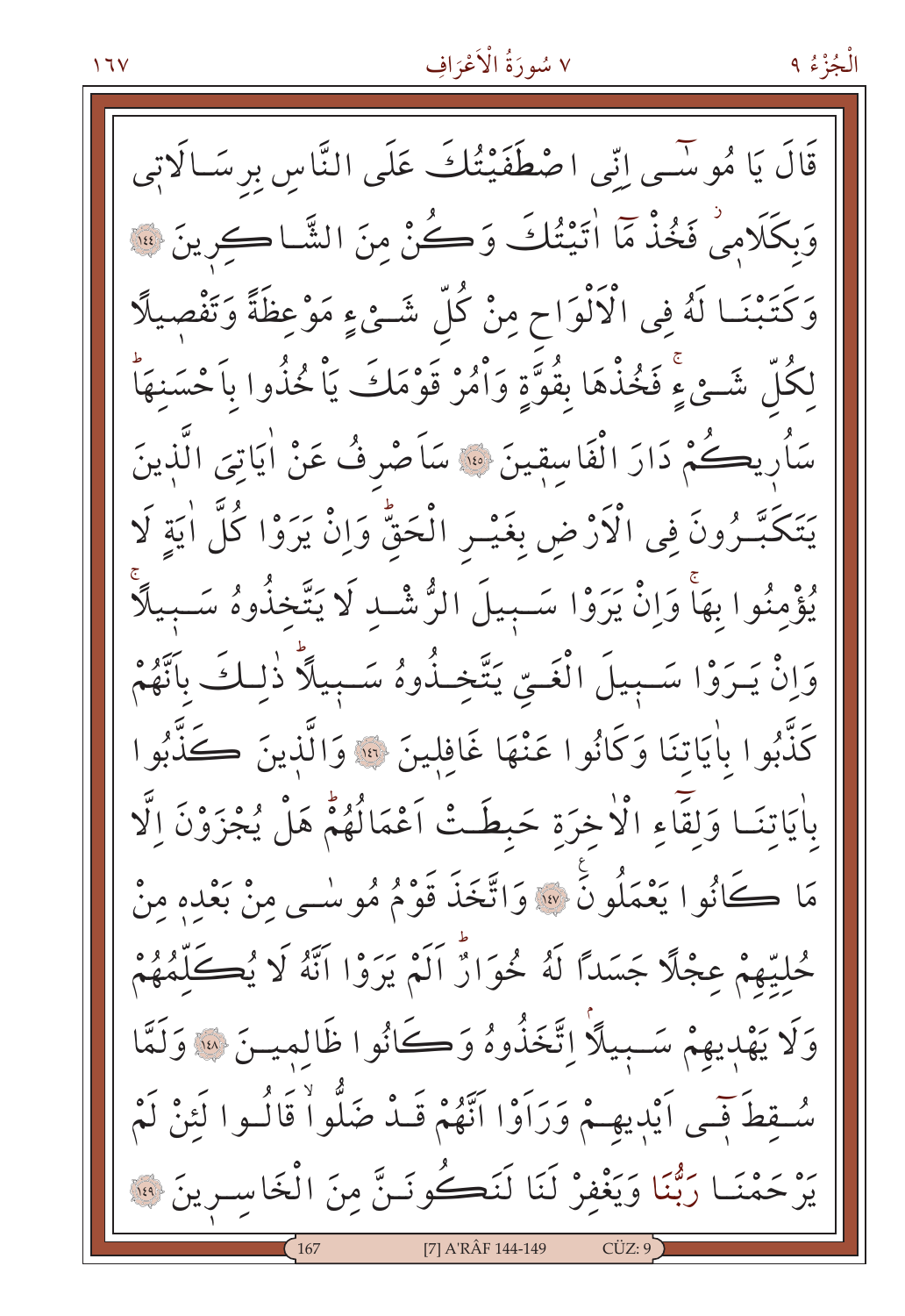وَلَمَّـا رَجَــعَ مُوسَّــى اِلْــى قَوْمــه غَضْبَــانَ اَســفَأْ قَالَ بِئْسَــمَا خَلَفْتُمُونِي مِنْ بَعْدِيَّ اَعَجِلْتُمْ اَمْرَ رَبِّكُمْ وَاَلْقَـى الْأَلْوَاحَ وَاَخَـذَ بِيرَاْسِ اَخِيـهِ يَجُـرُّهُ إِلَيْـهُ قَـالَ ابْـنَ اُمَّ انَّ الْقَـوْمَ اسْتَضْعَفُونِي وَكَادُوا يَقْتُلُونَنِي فَلَا تُشْبِعِتْ بِيَ الْأَعْذَاءَ وَلَا تَجْعَلْنِي مَعَ الْقَـوْمِ الظَّالِمِينَ ۞ قَـالَ رَبِّ اغْفِرْ لِي وَلاَخِي وَاَدْخِلْنَا فِي رَحْمَتِكَ وَاَنْتَ اَرْحَــُمُ الرَّاحِمِينَ ۞ إِنَّ الَّذِينَ اتَّخَذُوا الْعِجْلَ سَـيَنَالُهُمْ غَضَبٌ مِنْ رَبِّهِـمْ وَذِلَّةٌ فِي الْحَيْوِةِ الدُّنْيَاً وَكَذٰلِكَ نَجْزى الْمُفْتَرِينَ ۞ وَالَّذِينَ عَمِلُوا السَّيِّـَاتِ ثُمَّ تَابُوا منْ بَعْدهَا وَاٰمَنُواْ إِنَّ رَبَّكَ مِنْ بَعْدِهَا لَغَفُورٌ رَحِيمٌ \*\* وَلَمَّا سَكَّتَ عَنْ مُوسَى الْغَضَبُ اَخَذَ الْأَلْوَاحَ وَفِي نُسْخَتِهَا هُـدًّى وَرَحْمَةٌ لِلَّذِيـنَ هُمْ لِرَبَّهِمْ يَرْهَبُونَ ۞ وَاخْتَارَ مُوسْـي قَوْمَهُ سَـبْعِينَ رَجُلًا لميقَاتِنَاۚ فَلَمَّـا اَخَذَتْهُمُ الرَّجْفَةُ قَالَ رَبّ لَوْ شَئْتَ اَهْلَكْتَهُمْ مِنْ قَبْلُ وَإِيَّايٍّ اَتَّهْلِكُنَا بِمَا فَعَلَ الشُّفَـهَاءُ منَّاۚ إِنْ هِيَ إِلَّا فِتْنَتُكُثِّ تُضِلُّ بِهَا مَنْ تَشَـاءُ وَتَهْدِى مَنْ تَشَـاءُ أَنْتَ وَلِيُّنَا فَاغْفِرْ لَنَا وَارْحَمْنَا وَانَّتَ خَيْـرُ الْغَافِرِينَ ﴾ [7] A'RÂF 150-155

الْجُزْءُ ٩

 $17<sub>A</sub>$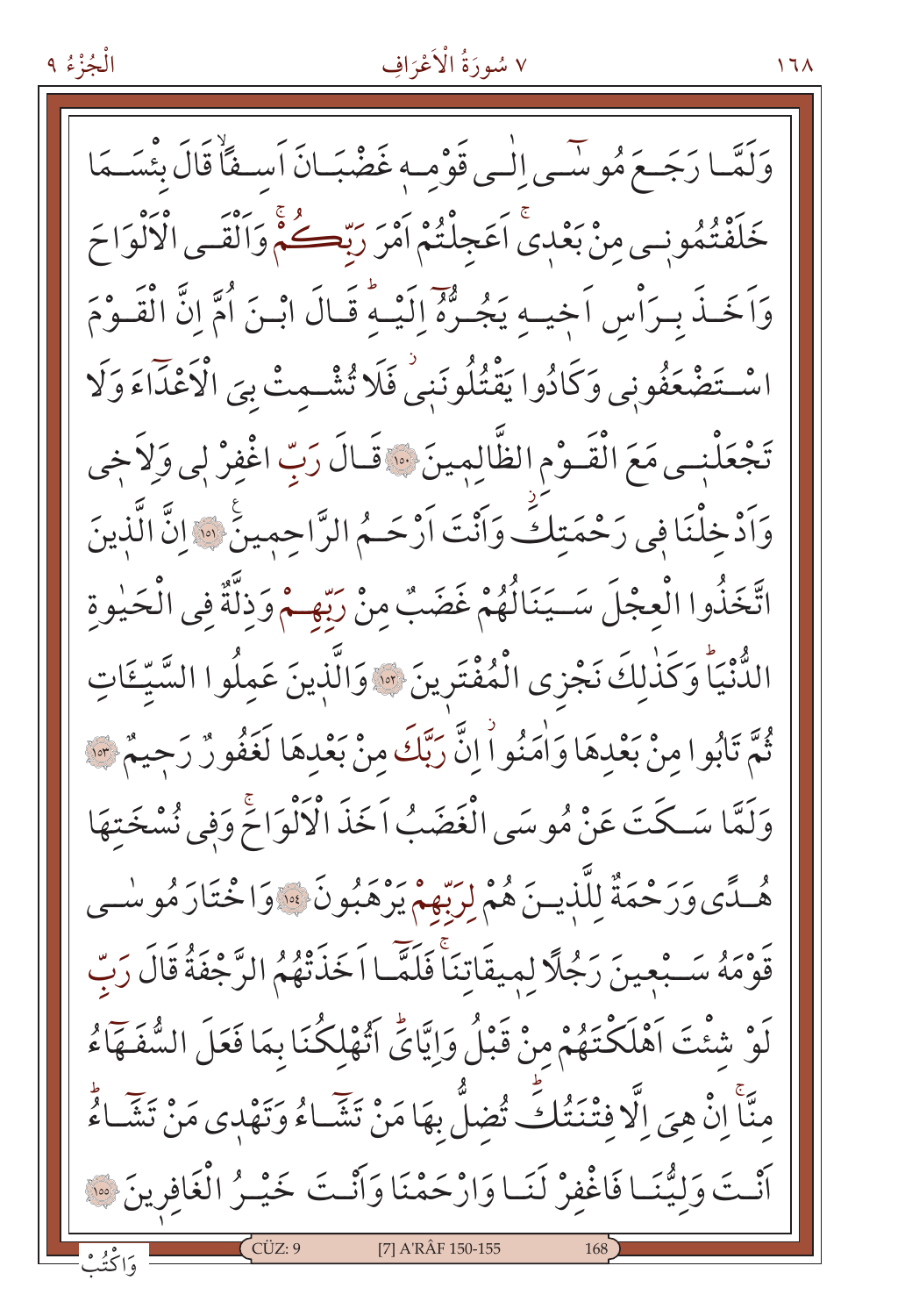وَاكْتُبْ لَنَا فِي هٰـذه الدُّنْيَا حَسَــنَةً وَفِي الْأَخـرَةِ انَّا هُدُنَآ إِلَيْكَ قَالَ عَذَابَى أُصِيبُ بِهِ مَنْ اَشَّاءُ وَرَحْمَتِي وَسِعَتْ كُلَّ شَـئٍ ءٍ فَسَاَكْتُبُهَا لِلَّذِينَ يَتَّقُونَ وَيُؤْتُونَ الزَّكُوةَ وَالَّذِينَ هُمْ بِاٰيَاتِنَا يُؤْمِنُونَ \* اَلَّذِينَ يَتَّبِعُونَ الرَّسُولَ النَّبِيَّ الْأُمِّيَّ الَّذِي يَجِدُونَهُ مَڪْتُوبًا عنْدَهُمْ فِي التَّوْرٰيةِ وَالْإِنْجِيلُ يَأْمُرُهُـمْ بِالْمَعْـرُوفِ وَيَنْهٰيهُمْ عَنِ الْمُنْكَسِ وَيُحِلُّ لَهُمُ الطَّيِّبَاتِ وَيُحَرِّمُ عَلَيْهِمُ الْخَبَّائِثَ وَيَضَعُ عَنْهُمْ إِصْرَهُمْ وَالْأَغْلَالَ الَّتِي كَانَتْ عَلَيْهِـمُّ فَالَّذيـنَ اٰمَنُـوا به وَعَـزَّرُوهُ وَنَصَـرُوهُ وَاتَّبَعُوا النُّسُورَ الَّــٰذَى أُنْزِلَ مَعَةً أُولَٰئِكَ هُــمُ الْمُفْلِحُونَ \* قُلْ يٓا اَيُّهَا النَّاسُ اِنِّي رَسُولُ اللهِ اِلَيْڪُمْ جَميعًا الَّذي لَهُ مُلْكُ السَّمْوَاتِ وَالْأَرْضَ لَا إِلٰهَ إِلَّا هُوَ يُحْيِي وَيُميتُّ فَامِنُوا بِبِاللهِ وَرَسُولِهِ النَّبِيِّ الْأُمِّيِّ الَّذِي يُؤْمِنُ بِاللَّهِ وَكَلِمَاتِهِ وَاتَّبِعُوهُ لَعَلَّكُمْ تَهْتَـٰدُونَ ۞ وَمِـنْ قَوْمٍ مُوسَّـى أُمَّـةٌ يَهْـدُونَ بِالْحَقِّ وَبِـهِ يَعْدِلُونَ ۞ [7] A'RÂF 156-159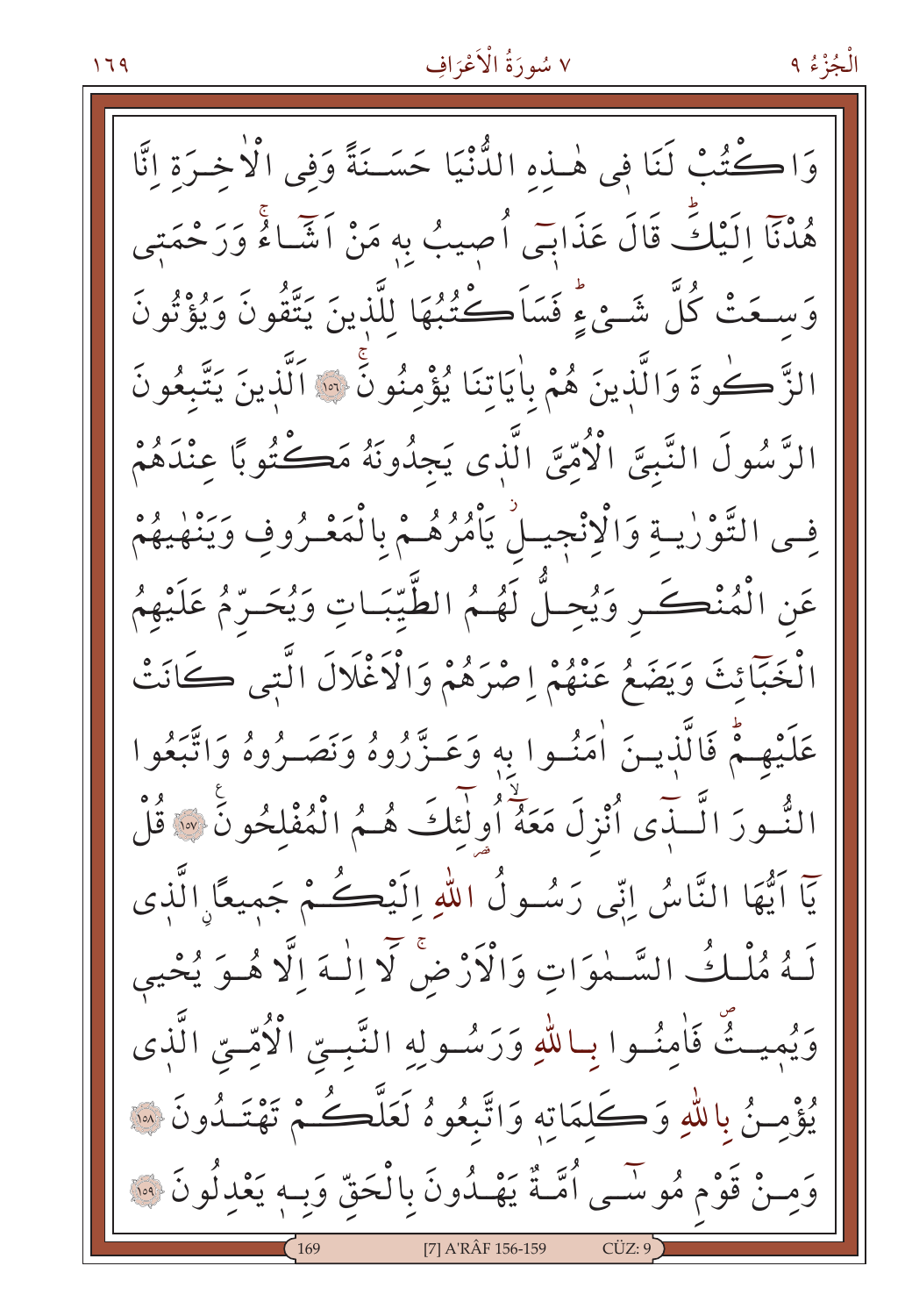#### الْجُزْءُ ٩

#### ٧ سُورَةُ الْأَعْرَافِ

وَقَطَّعْنَاهُمُ اثْنَتَمْ عَشْرَةَ أَسْبَاطاً أُمَماً وَأَوْحَيْنَـا الْبِي مُوسْبِي إِذِ اسْتَسْتَفِيهُ قَوْمُهُ أَنِ اضْرِبْ بِعَصَاكَ الْحَجَـرَ ۖ فَانْبَجَسَـتْ مِنْـهُ اثْنَتَـا عَشْـرَةَ عَيْنَاً قَـدْ عَلَمَ كُلُّ أَنَاسٍ مَشْرَبَهُمْ وَظَلَّلْنَا عَلَيْهِمُ الْغَمَـامَ وَأَنْزَلْنَا عَلَيْهِمُ الْمَنَّ وَالسَّلُّوٰيُّ كُلُوا مِنْ طَيِّبَاتٍ مَا رَرَقْنَاكُمْ وَمَا ظَلَمُونَا وَلْكِنْ كَانُوا اَنْفُسَـهُمْ يَظْلُمُونَ · وَإِذْ قِيلَ لَهُمُ اسْكُنُوا هٰـذِهِ الْقَرْيَةَ وَكُلُوا مِنْهَا حَيْثُ شَئْتُمْ وَقُولُوا حطَّةٌ وَادْخُلُوا الْبَابَ سُجَّدًا نَغْفِرْ لَكُمْ خَطِّيئَاتِكُمْ سَنَزِيدُ الْمُحْسِنِينَ ِ « فَبَـدَّلَ الَّذيـنَ ظَلَمُـوا مِنْهُمْ قَوْلًا غَيْـرَ الَّذِى قِيلَ لَهُمْ فَأَرْسَلْنَا عَلَيْهِمْ رِجْزًا مِنَ السَّمَّاءِ بِمَا كَانُوا يَظْلِمُونَ ۞ وَسْــَمَلْهُمْ عَــنِ الْقَرْيَــةِ الَّتِــى كَانَــتْ حَاضِـرَةَ الْبَحْـرِٰ إِذْ يَعْـدُونَ فِـى السَّـبْتِ إِذْ تَأْتِيهِـمْ جِيتَانُهُـمْ يَـوْمَ سَـبْتِهِمْ شُـرَّعًا وَيَـوْمَ لَا يَسْـبْتُونُ لَا تَأْتِيهِمْ كَذٰلِكَ نَبْلُوهُمْ بِمَا كَانُوا يَفْسُقُونَ ۞ [7] A'RÂF 160-163

 $\mathcal{N}$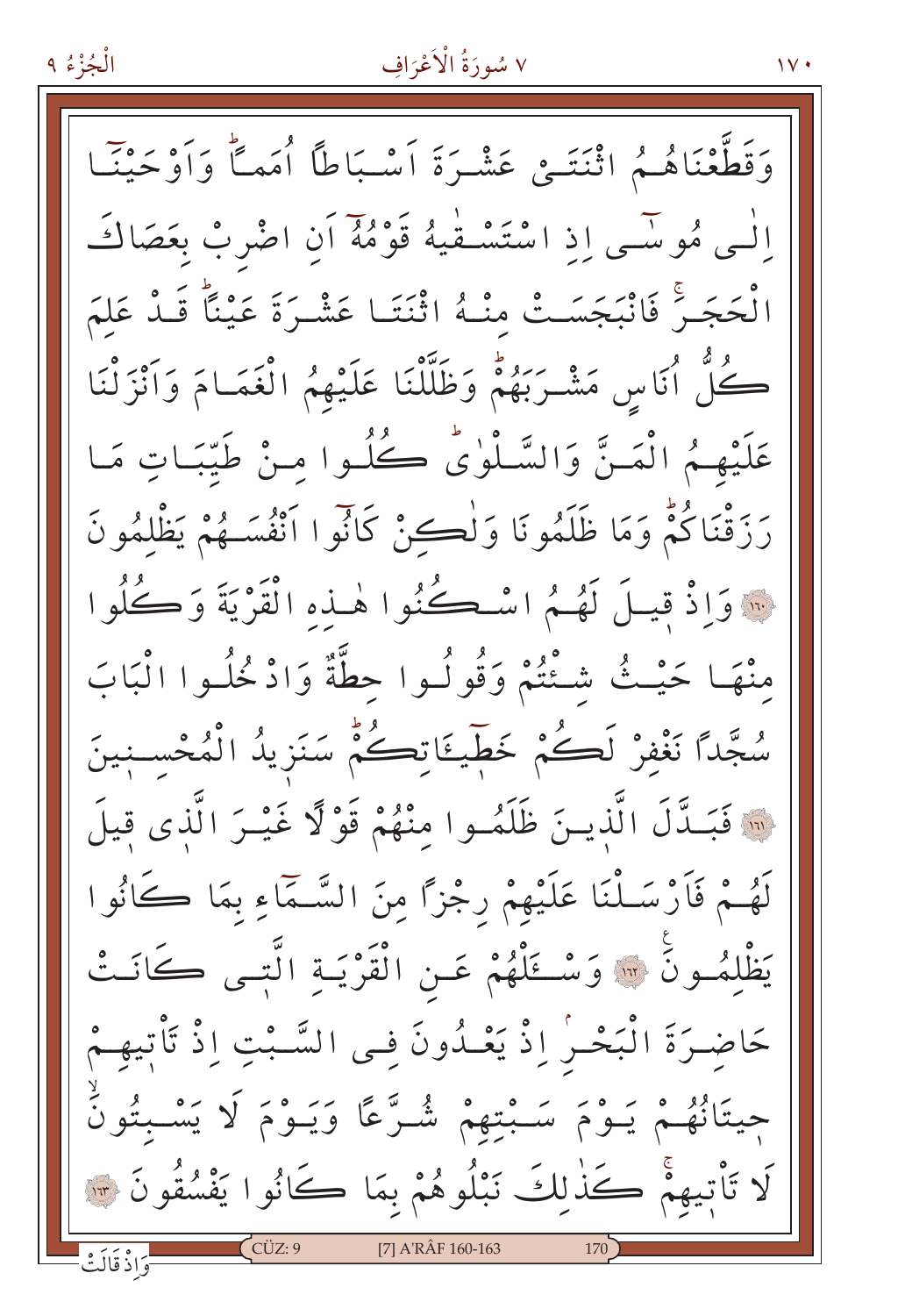الْجُزْءُ ۹

وَإِذْ قَالَتْ أُمَّةٌ مِنْهُمْ لَمَ تَعِظُّونَ قَوْمًا إِللَّهُ مُهْلِكُهُمْ أَوْ مُعَذِّبُهُمْ عَذَابًا شَّـدِيدًا قَالُوا مَعْذِرَةً إِلَٰى رَبِّكُمْ وَلَعَلَّهُمْ يَتَّقُونَ ۚ ۚ فَلَمَّا نَسُوا مَا ذُكِّرُوا بِهَ أَنْجَيْنَا الَّذِينَ يَنْهَوْنَ عَنِ الشَّـوءِ وَاَخَذْنَا الَّذِينَ ظَلَمُوا بِعَذَابٍ بَئِيسٍ بِمَا كَانُوا يَفْسُـفُونَ ۞ فَلَمَّا عَتَوْا عَنْ مَا نُهُوا عَنْهُ قُلْنَا لَهُمْ ڪُونُوا قِرَدَةً خَاسِئِينَ ۞ وَإِذْ تَأَذَّنَ رَبُّكَ لَيَبْعَثَنَّ عَلَيْهِمْ إِلَى يَوْمِ الْقِيٰمَةِ مَنْ يَسُومُهُمْ سَّـوءَ الْعَذَابِّ إِنَّ رَبَّكَ لَسَـرِيعُ الْعِقَابِ وَإِنَّـهُ لَغَفُونٌ رَجِيمٌ ·· وَقَطَّعْنَاهُـمْ فِـى الْأَرْضِ أُمَمَـَّا مِنْهُمُ الصَّالِحُـونَ وَمِنْهُمْ دُونَ ذٰلكَ وَبَلَوْنَاهُمْ بِالْحَسَنَاتِ وَالسَّيِّٵَتِ لَعَلَّهُمْ يَرْجِعُونَ لِهِ فَخَلَـفَ مِـنْ بَعْدِهِـمْ خَلْفٌ وَرِثُوا الْكِتَـابَ يَاْخُذُونَ عَرَضَ هٰذَا الْأَدْنٰى وَيَقُولُونَ سَــيُغْفَرُ لَنَــاْ وَإِنْ يَأْتِهِمْ عَرَضٌ مثْلُهُ يَأْخُذُوهُ اَلَـمْ يُؤْخَذْ عَلَيْهِمْ مِيثَاقُ الْكِتَـابِ اَنْ لَا يَقُولُـوا عَلَى اللّٰهِ اِلَّا الْحَقَّ وَدَرَسُـوا مَا فيهٌ وَالـدَّارُ الْأَخرَةُ خَيْـرٌ للَّذِيـنَ يَتَّقُـونَّ افَلَا تَعْقِلُونَ ۚ ۚ وَالَّذِينَ يُمَسَّــكُونَ بِالْكِتَابِ وَأَقَامُوا الصَّلٰوةَ إِنَّا لَا نُضيعُ أَجْرَ الْمُصْلِحِينَ ۞ [7] A'RÂF 164-170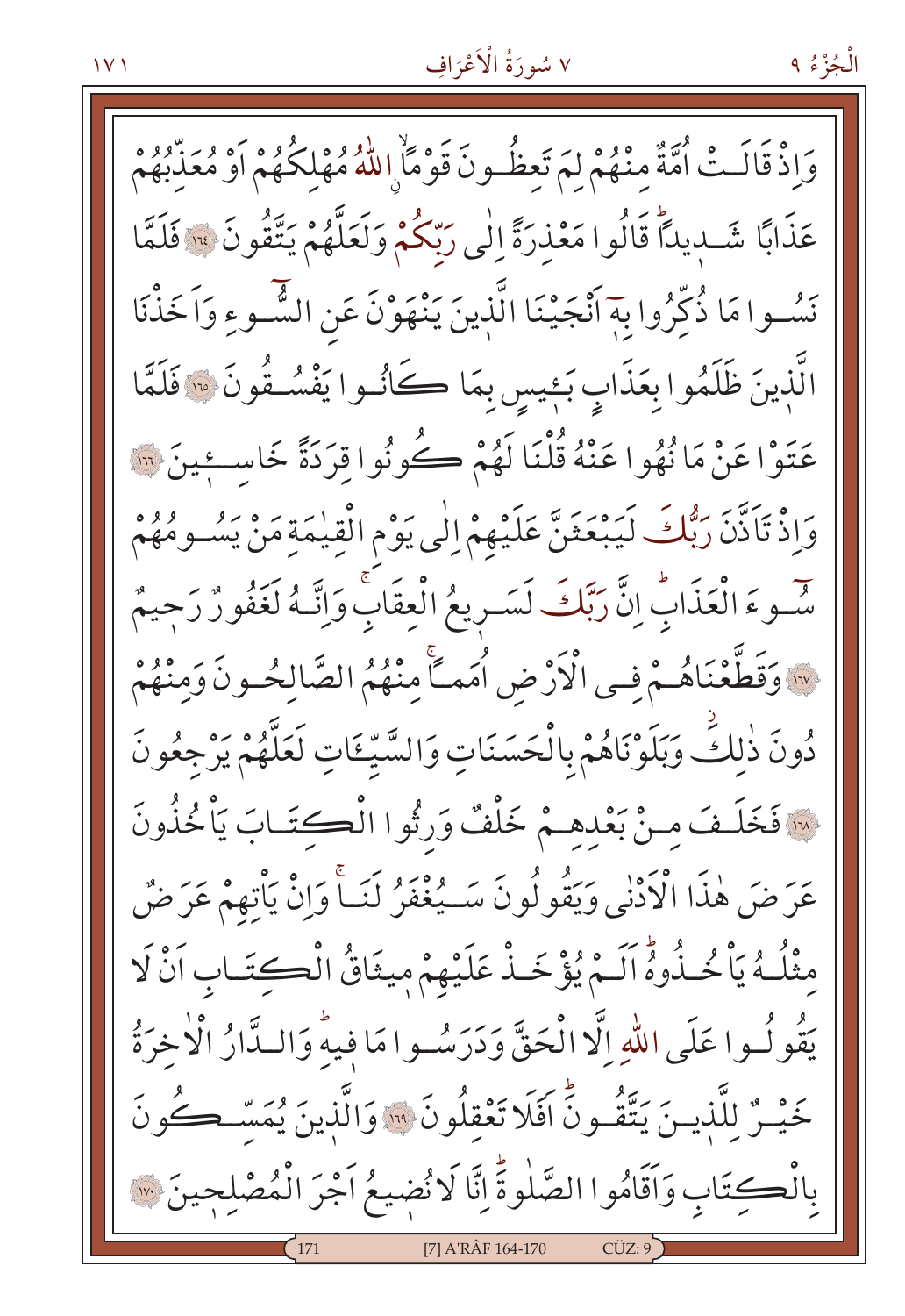وَإِذْ نَتَقْنَا الْجَبَلَ فَوْقَهُمْ كَاَنَّهُ ظُلَّةٌ وَظَنُّوا اتَّـهُ وَاقِعٌ بِهِمْ حُذُوا مَّا اٰتَيْنَاكُمْ بِقُوَّةٍ وَاذْكُرُوا مَـا فِيه لَعَلَّكُـمْ تَتَّقُونَ وَإِذْ أَخَـٰذَ رَبُّكَ مِنْ بَنِـي أَدَمَ مِـنْ ظُهُورِهِـمْ ذُرِّيَّتَهُمْ وَاَشْــهَدَهُمْ عَلَى اَنْفُسهمْ اَلَسْتُ بِرَبّعتُكُمْ قَالُوا بَلْي شَهِدْنَا رَّةٍ مِنْهُولُـوا يَوْمَ الْقِيْمَةِ إِنَّا كُنَّا عَـنْ هٰـذَا غَافلينُّ ™ أَوْ تَقُولُوا اِنَّمَّا اَشْرَكَ اَبَاؤُنَا مِنْ قَبْلُ وَكُنَّا ذُرِّيَّةً مِنْ بَعْدهِمْ اَفَتُهْلِكُنَا بِمَا فَعَلَ الْمُبْطِلُونَ \* وَكَذٰلِكَ نُفَصِّلُ الْإِيَاتِ وَلَعَلَّهُمْ يَرْجِعُونَ \* وَاتْلُ عَلَيْهِمْ نَبَاً الَّـذِّي اٰتَيْنَاهُ اٰيَاتِنَا فَانْسَلَخَ مِنْهَا فَأَتْبَعَهُ الشَّيْطَانُ فَكَانَ مِنَ الْغَاوِينَ ۞ وَلَوْ شْنَنَا لَرَفَعْنَاهُ بِهَا وَلْكِنَّهُ اَخْلَدَ إِلَى الْأَرْضِ وَاتَّبَعَ هَوٰيهُ فَمَثَلُهُ كَمَثَلِ الْكُلْبُ إِنْ تَحْمِلْ عَلَيْهِ يَلْهَثْ أَوْ تَتْرُكُمُ يَلْهَثُّ ذٰلِكَ مَثَلُ الْقَوْمِ الَّذِينَ كَذَّبُوا بِاٰيَاتِنَـاْ فَاقْصُصِ الْقَصَصَ لَعَلَّهُمْ يَتَفَكَّـرُونَ ۞ سَّـاءَ مَثَلًا الْقَـوْمُ الَّذِينَ كَذَّبُوا بِاٰيَاتِنَا وَاَنْفُسَـهُمْ كَانُوا يَظْلَمُونَ ۞ مَـنْ يَهْدِ اللَّهُ فَهُوَ الْمُهْتَـٰدِيَّ وَمَـنْ يُضْلِلْ فَأُولٰئِكَ هُمُ الْخَاسِـرُونَ ۞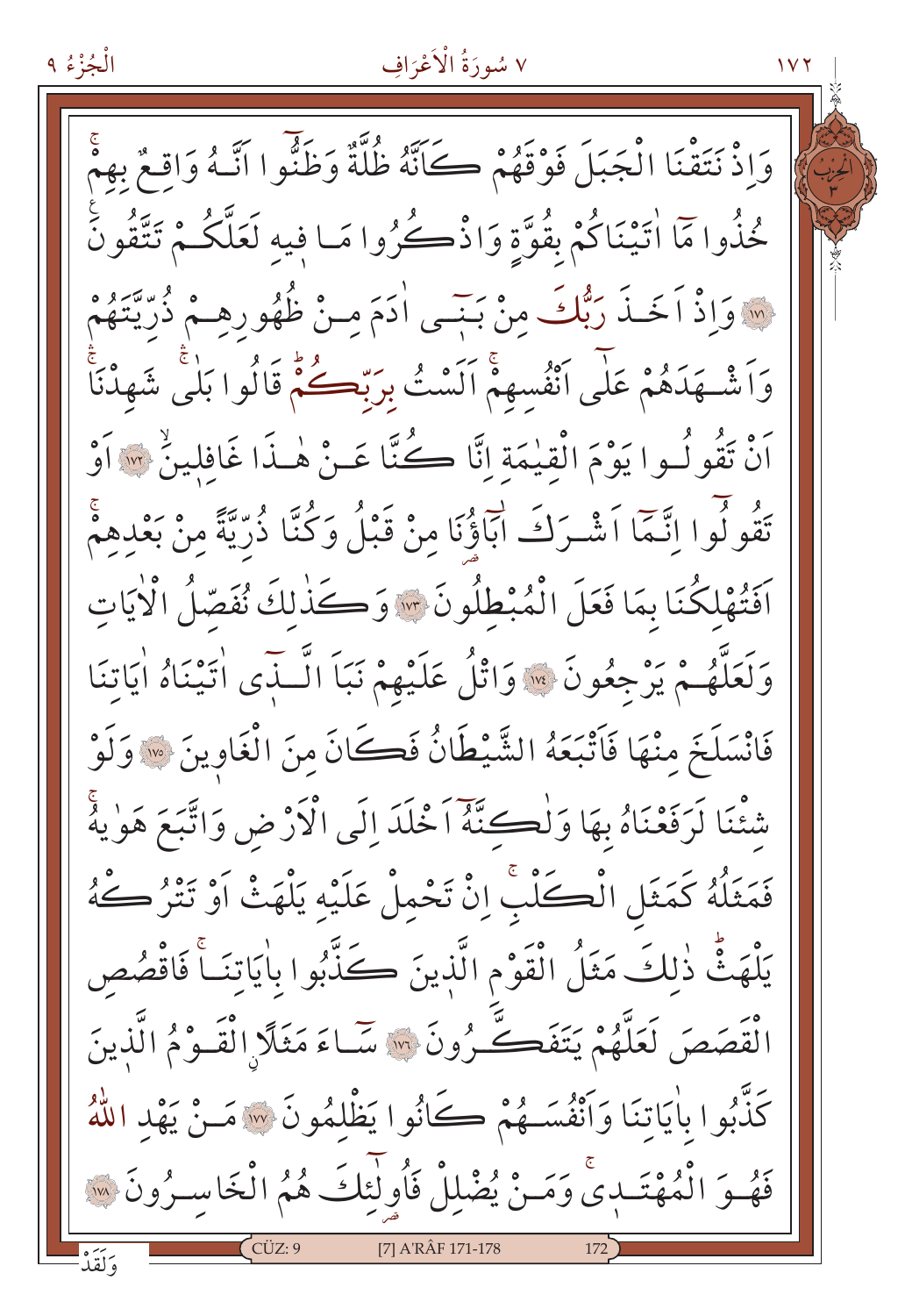وَلَقَدْ ذَرَأْنَا لِجَهَنَّمَ كَثِيرًا مِنَ الْجِنِّ وَالْإِنْكُسْ لَهُمْ قُلُوبٌ لَا يَفْقَهُونَ بِهَاْ وَلَهُمْ أَعْيُنٌ لَا يُبْصِرُونَ بِهَاْ وَلَهُمْ اٰذَانٌ لَا يَسْمَعُونَ بِهَا أُولِيْكَ كَالْأَنْعَامِ بَلْ هُمْ اَصَلُّ أُولَٰئِكَ هُمُ الْغَافِلُونَ ۞ وَلِلَّهِ الْأَسْمَاءُ الْحُسْنٰى فَادْعُوهُ بِهَاّوَذَرُوا الَّذِينَ يُلْحِدُونَ فَبِي أَسْمَائِهِ بِرِ وَجَوْزَ مَا كَانُوا يَعْمَلُونَ ۞ وَممَّنْ خَلَقْنَا اُمَّةٌ يَهْدُونَ بِالْحَقّ وَبِهِ يَعْدِلُونَ ۚ إِلَّا الَّذِينَ كَذَّبُوا بِاٰيَاتِنَا سَنَسْتَدْرِجُهُمْ مِنْ حَيْثُ لَا يَعْلَمُونَّ \* وَأُمْلِي لَهُمُّ إِنَّ كَيْدِي مَتِينٌ \* أَوَلَمْ يَتَفَكَّرُوا مَـا بِصَاحِبِهِمْ مِنْ جِنَّةٍ إِنْ هُوَ اِلَّا نَذِيـرٌ مُبِينٌ ۞ اَوَلَمْ يَنْظُرُوا فِي مَلَكُوتِ السَّـمٰوَاتِ وَالْأَرْضِ وَمَا خَلَقَ اللَّهُ مِنْ شَيْءٍ وَاَنْ عَسَى اَنْ يَكُونَ قَدِ اقْتَرَبَ اَجَلُهُمْ فَبِياَيِّ حَدِيثٍ بَعْدَهُ يُؤْمِنُونَ ۞ مَنْ يُضْلِلِ اللَّهُ فَلَا هَادِيَ لَهُ وَيَذَرُهُمْ فِي طُغْيَانِهِمْ يَعْمَهُونَ ۞ يَسْكَلُونَكَ عَنِ السَّـاعَةِ ايَّانَ مُرْسٰـيهَا قُـلْ اِتَّمَا عِلْمُهَا عِنْدَ رَبِّي لَا يُجَلِّيهَا لِوَقْتِهَا اِلَّا هُوَّ ثَقُلَتْ فِي السَّمٰوَاتِ وَالْأَرْضُ لَا تَأْتِيكُمْ إِلَّا بَغْنَةً يَسْـــَٔلُونَكَ كَأَنَّكَ حَفِيٌّ عَنْهَا قُلْ إِنَّمَا عِلْمُهَا عِنْدَ اللَّهِ وَلْكِنَّ اكْثَرَ النَّاسِ لَا يَعْلَمُونَ ۞ [7] A'RÂF 179-187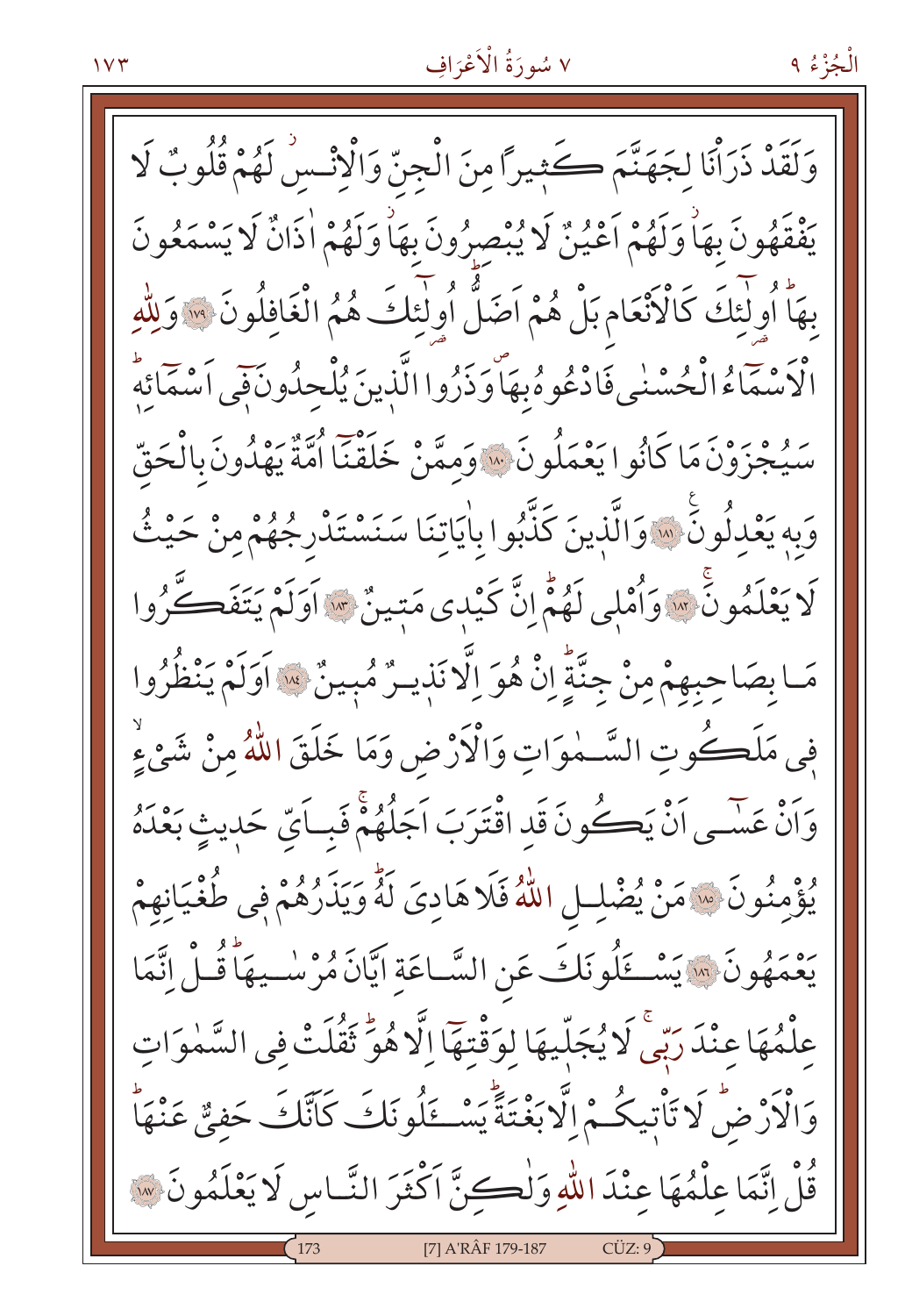قُلْ لَا أَمْلِكُ لِنَفْسِي نَفْعًا وَلَا ضَـرًّا إِلَّا مَـا شَّـاءَ اللَّهُ وَلَوْ كُنْتُ اَعْلَمُ الْغَيْبَ لَاسْتَكْثَرْتُ مِنَ الْخَيْرِ وَمَا مَسَّنِيَ الشَّـوءُ إِنَّ آَنَـاٍ إِلَّا نَذِيرٌ وَبَشِـيرٌ لِقَوْمٍ يُؤْمِنُـونَ سَنَّهُوَ الَّذِى خَلَقَصُكُمْ مِنْ نَفْسٍ وَاحِدَةٍ وَجَعَلَ مِنْهَا زَوْجَهَا لِيَسْـحُـُنَ الَّذِهَـــأَ فَلَمَّا تَغَشَّــيهَا حَمَلَـتْ حَمْلًا خَفيفـًا فَمَرَّتْ بِـهِ فَلَمَّا أَثْقَلَتْ دَعَـوَا اللَّهَ رَبَّهُمَا لَئِنْ اٰتِيْتَنَا صَالحًا لَنَكُونَنَّ مِنَ الشَّـاكرينَ ۚ إِلَّا اللَّهُ عَامَالحًا جَعَلَا لَهُ شُـرَ كَاءَ فيمَا اْتْيِهُمَاْ فَتَعَالَى اللَّهُ عَمَّا يُشْرِكُونَ ۞ ايُشْرِكُونَ مَا لَا يَخْلُقُ شَّيْئًا وَهُمْ يُخْلَقُونَ ۚ وَلَا يَسْتَطِيعُونَ لَهُمْ نَصْرًا وَلَا أَنْفُسَـهُمْ يَنْصُرُونَ \* وَإِنْ تَدْعُوهُمْ إِلَى الْهُــٰدِي لَا يَتَّبِعُوكُمْ سَوَّاءٌ عَلَيْڪُمْ اَدَعَوْتُمُوهُمْ اَمْ اَنْتُمْ صَامِتُونَ \* إِنَّ الَّذِينَ تَدْعُونَ مِنْ دُونِ اللّهِ عِبَادٌ اَمْثَالُكُمْ فَادْعُوهُمْ فَلْيَسْتَجِيبُوا لَكُمْ إِنْ كُنْتُمْ صَادِقِينَ ﴾ اَلَهُمْ اَرْجُلٌ يَمْشُونَ بِهَاٰ اَمْ لَهُمْ أَيْبِ يَبْطِشُونَ بِهَـٰأَامْ لَهُمْ أَعْيُـنٌ يُبْصِرُونَ بِهَـٰأَامْ لَهُمْ أَذَانٌ يَسْمَعُونَ بِهَا قُلِ ادْعُوا شُرَكَّاءَكُمْ ثُمَّ كيلُونِ فَلَا تُنْظِرُونِ ﴾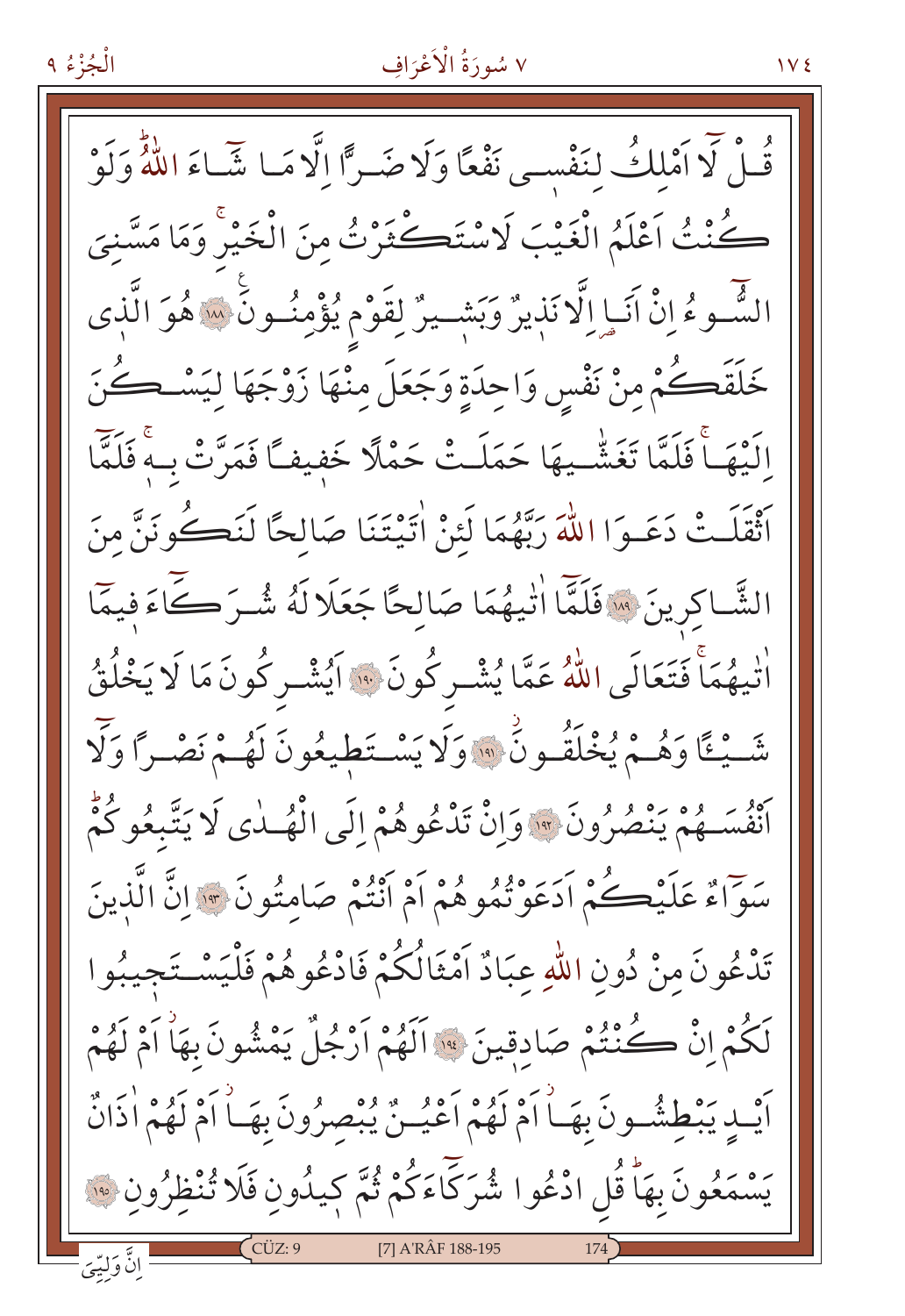إِنَّ وَليِّيَ اللَّهُ الَّذِي نَزَّلَ الْكِتَابُ وَهُـوَ يَتَوَلَّى الصَّالحينَ ِ وَالَّذِينَ تَدْعُونَ مِنْ دُونِه لَا يَسْتَطِيعُونَ نَصْرَكُمْ وَلَّا أَنْفُسَـهُمْ يَنْصُرُونَ ۞ وَإِنْ تَدْعُوهُمْ إِلَى الْهُدٰى لَا يَسْـمَعُواْ وَتَرْيِهُمْ يَنْظُرُونَ إِلَيْكَ وَهُمْ لَا يُبْصِرُونَ ۞ خُـذِ الْعَفْوَ وَأْمُـرْ بِالْعُرْفِ وَاَعْرِ ضْ عَنِ الْجَاهِلِينَ \* وَاِمَّا يَنْزَغَنَّكَ مِنَ الشَّـبْطَانِ نَزْ غٌ فَاسْـتَعِذْ بِاللَّهِ اِنَّهُ سَـميعٌ عَليمٌ ﴾ انَّ الَّذينَ اتَّقَوْا إذَا مَسَّـهُمْ طَّائِفٌ منَ الشَّــْطَانِ تَذَكَّرُوا فَإِذَا هُـمْ مُبْصِـرُونَ ۚ ۚ وَا خُوَانُهُـمْ يَمُدُّونَهُمْ فِـي الْغَيِّ ثُمَّ لَا يُقْصِـرُونَ ۞ وَإِذَا لَـمْ تَأْتِهِمْ بِأَيَـةٍ قَالُوا لَـوْلَا اجْتَبَيْتَهَأَ قُـلْ اِتَّمَّـا اَتَّبِــعُ مَا يُوحِّـى اِلَيَّ مِنْ رَبِّـى هٰـذَا بَصَّائِرُ مِنْ رَبِّكُمْ وَهُدًى وَرَحْمَةٌ لِقَـوْمٍ يُؤْمِنُونَ ٣٠ وَإِذَا قُرِئَ الْقُرْاٰنُ فَاسْتَمِعُوا لَهُ وَأَنْصِتُوا لَعَلَّكُمْ ثُرْحَمُونَ ۞ وَاذْكُرْ رَبَّكَ فِي نَفْسِكَ تَضَرُّعًا وَخِيفَةً وَدُونَ الْجَهْرِ مِنَ الْقَوْلِ بِالْغُدُوّ وَالْأَصَالِ وَلَا تَكُنْ مِنَ الْغَافِلِينَ ﴾ إِنَّ الَّذِينَ عِنْدَ رَبِّكَ لَا يَسْتَكْبِرُونَ عَنْ عِبَادَتِهِ وَيُسَـبِّحُونَهُ وَلَهُ يَسْجُلُونَ ۞ [7] A'RÂF 196-206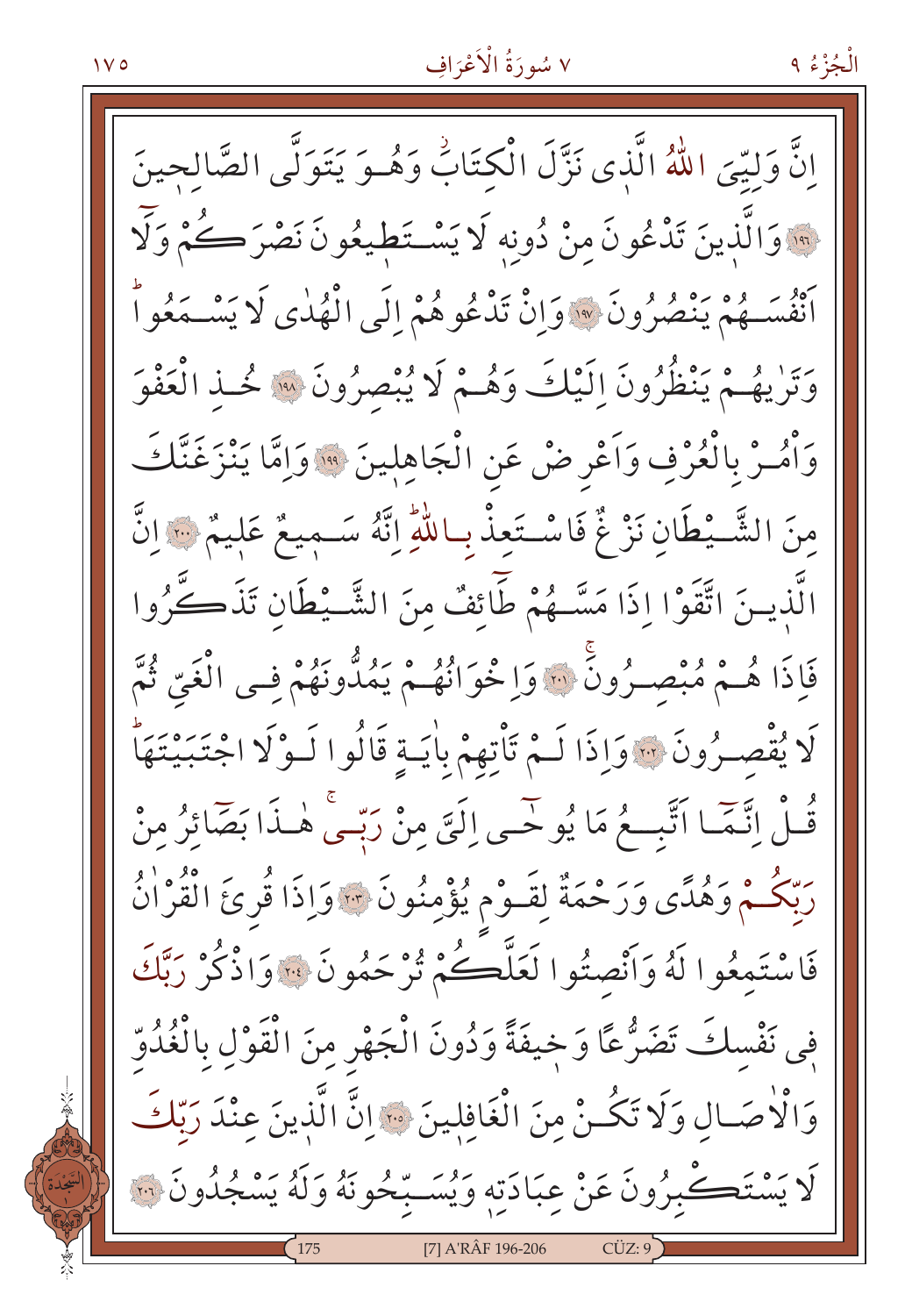٨ سُورَةُ الْأَنْفَالِ

 $117$ 

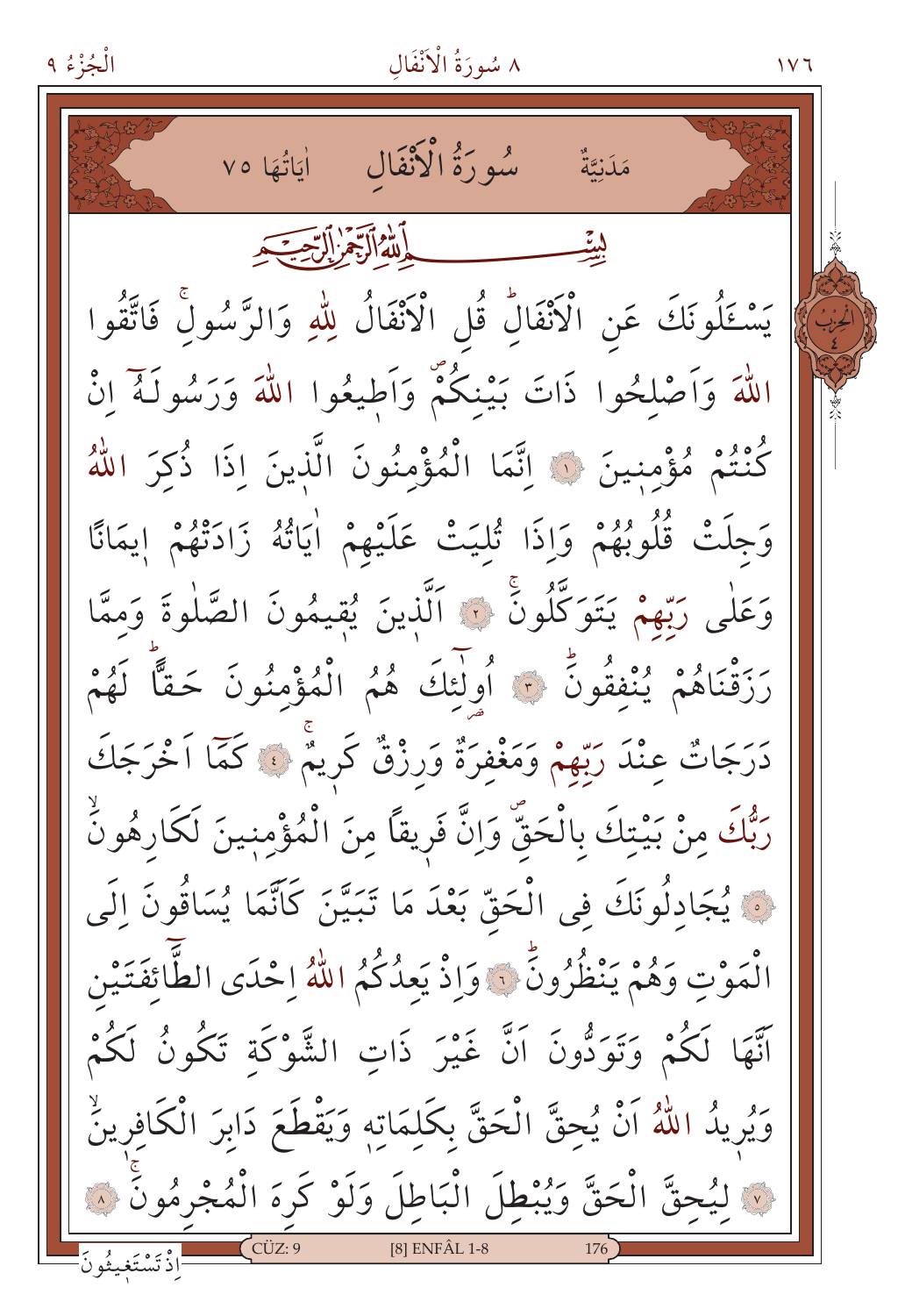# ٨ سُورَةُ الْأَنْفَالِ

اِذْ تَسْتَغِيثُونَ رَبَّكُمْ فَاسْتَجَابَ لَكُمْ اَنِّي مُمدٌّكُمْ بِٱلْف منَ الْمَلْئِكَة مُرْدفينَ ۞ وَمَا جَعَلَهُ اللَّهُ اِلَّا بُشْـرٰى وَلِتَطْمَئِنَّ بِهِ قُلُوبُكُمْ وَمَا النَّصْرُ إِلَّا مِنْ عِنْدِ اللَّهِ انَّ اللَّهَ عَزِيزٌ حَكِيمٌ ﴾ [ذُ يُغَشّـيكُمُ النُّعَاسَ آمَنَـةً منْهُ ويُنزِّلُ عَلَيْكُمْ مِنَ السَّمَاءِ مَاءً لِيُطَهِّرَ كُمْ بِهِ وَيُذْهِبَ عَنْكُمْ رجْزَ الشَّـيْطَانِ وَلِيَرْبِطَ عَلٰى قُلُوبِكُمْ وَيُثَبِّتَ بِهِ الْأَقْدَامُ ۚ إِذْ يُوحِي رَبُّكَ إِلَى الْمَلْئِكَةَ آتِي مَعَكُمْ فَثَبّتُوا الَّذِينَ اٰمَنُواْ سَـاُلْقِي فِي قُلُوبِ الَّذِينَ كَفَرُوا الزُّعْبَ فَاضْرِبُوا فَـوْقَ الْأَعْنَاقِ وَاضْرِبُوا مِنْهُمْ كُلِّ بَنَـانٍّ ۚ إِلَّا ذَٰللَكَ بِأَنَّهُمْ شَـاقُوا اللَّهَ وَرَسُـولَهُ وَمَنْ يُشَـاقِق اللَّهَ وَرَسُولَهُ فَإِنَّ اللَّهَ شَدِيدُ الْعقَابِ \* ذٰلِكُمْ فَذُوقُوهُ وَاَنَّ لِلْكَافِرِينَ عَذَابَ النَّارِ \* يَا اَيُّهَا الَّذِينَ اٰمَنُوا إِذَا لَقِيتُمُ الَّذِينَ كَفَرُوا زَحْفًا فَلَا تُوَلُّوهُمُ الْأَدْبَارَ ۚ ۚ وَمَنْ يُوَلُّهِمْ يَوْمَئِذِ دُبُرَهُ إِلَّا مُتَحَرِّفًا لِقِتَالِ أَوْ مُتَحَيِّزًا إِلَى فَئَةِ فَقَـٰدٌ بَآءَ بِغَضَبٍ مِنَ اللّٰهِ وَمَاْوٰیـهُ جَهَنَّمُ وَبِئْسَ الْمَصِيرُ ۞ [8] ENFÂL 9-16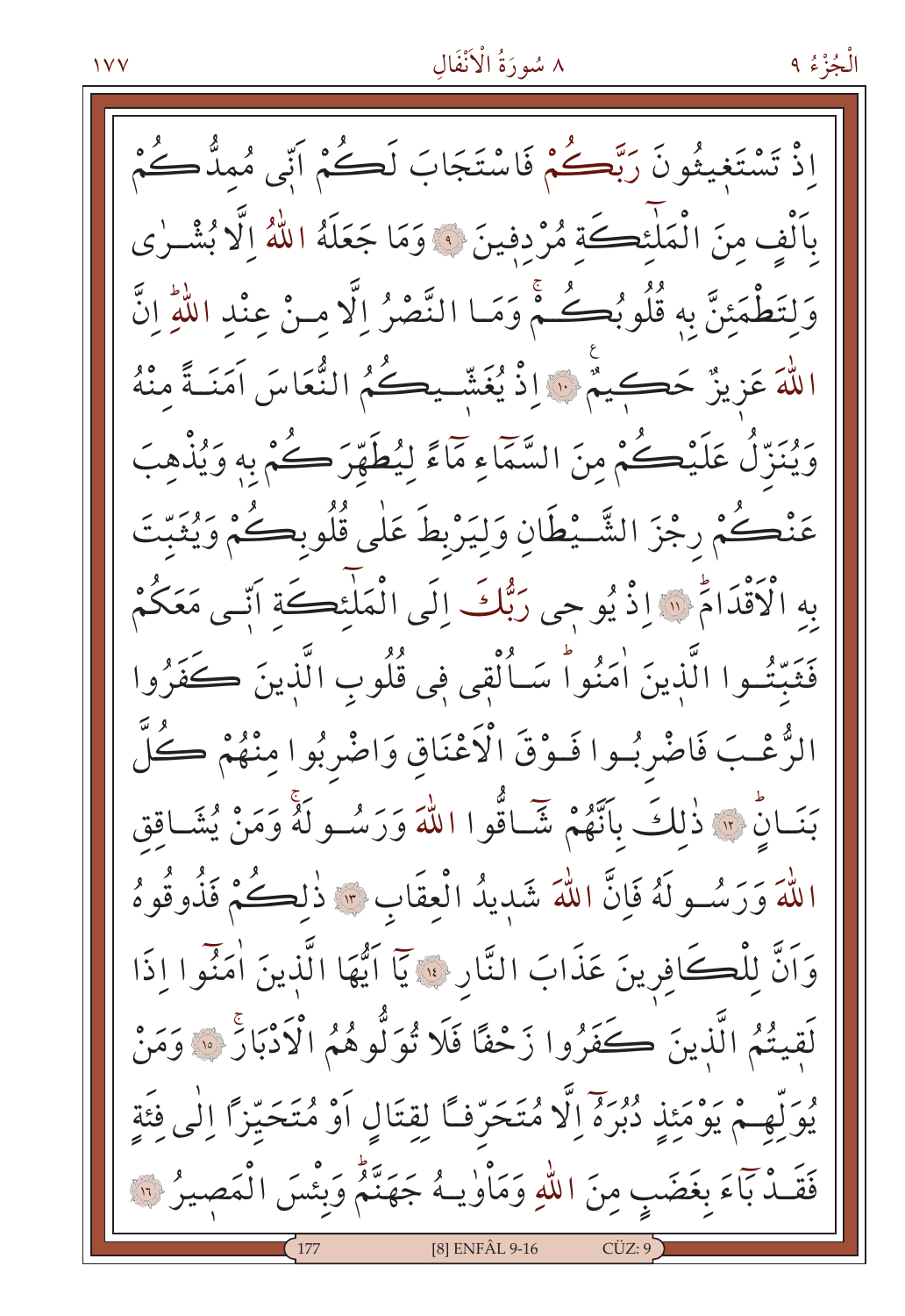#### ٨ سُورَةُ الْأَنْفَالِ

فَلَمْ تَقْتُلُوهُمْ وَلْكَ نَّ اللَّهَ قَتَلَهُمْ وَمَا رَمَيْتَ إِذْ رَمَيْتَ وَلْكِنَّ اللَّهَ رَامًى وَلِيُبْلِيَ الْمُؤْمِنِينَ مِنْهُ بَلَاءً حَسَنًا إِنَّ اللَّهَ سَمِيعٌ عَلِيمٌ \* ذَٰلِكُمْ وَاَنَّ اللَّهَ مُوهِنُ كَيْدِ الْكَافِرِينَ لِهِ إِنْ يَمْتَفْتِحُوا فَقَدْ جَاءَكُمُ الْفَتْحُ وَإِنْ تَنْتَهُوا فَهُوَ خَيْرٌ لَكُمْ وَانْ تَعُودُوا نَعُدْ وَلَنْ تُغْنِيَ عَنْڪُمْ فِئَتُڪُمْ شَّيْئًا وَلَوْ كَثُرَتْ وَاَنَّ اللَّهَ مَعَ الْمُؤْمِنِينَ ۚ ۚ يَا اَيُّهَا الَّذِينَ أُمَنِّسُوا أَطِيعُسُوا اللَّهَ وَرَسُسُولَهُ وَلَا تَوَلَّسُوْا عَنْسُهُ وَانْتُمْ تَسْمَعُونَّ ۚ ، وَلَا تَكُونُوا كَالَّذِينَ قَالُوا سَـمعْنَا وَهُـمْ لَا يَسْـمَعُونَ ۞ إِنَّ شَـرَّ الـدَّوَّابِّ عِنْـدَ اللهِ الصُّمُّ الْبُكْمُ الَّذِينَ لَا يَعْقِلُونَ ۞ وَلَوْ عَلِـمَ اللَّهُ فِيهِمْ خَيْرًا لَأَسْمَعَهُمْ وَلَـوْ أَسْمَعَهُمْ لَتَوَلَّوْا وَهُـمْ مُعْرِضُونَ ٣ يَا آيُّهَا الَّذِينَ أَمَنُوا اسْتَجِيبُوا لِلَّهِ وَلِلرَّسُولِ إِذَا دَعَاكُمْ لِمَا يُحْيِيكُمْ وَاعْلَمُوا اَنَّ اللَّهَ يَحُولُ بَيْنَ الْمَرْءِ وَقَلْبِهِ وَاتَّهُ إِلَيْهِ تُحْشَـرُونَ ۞ وَاتَّقُـوا فَتْنَـةً لَا تُصيبَنَّ الَّذِينَ ظَلَمُوا منْكُمْ خَاصَّةً وَاعْلَمُوا اَنَّ اللَّهَ شَدِيدُ الْعِقَابِ ۞

[8] ENFÂL 17-25

**IVA**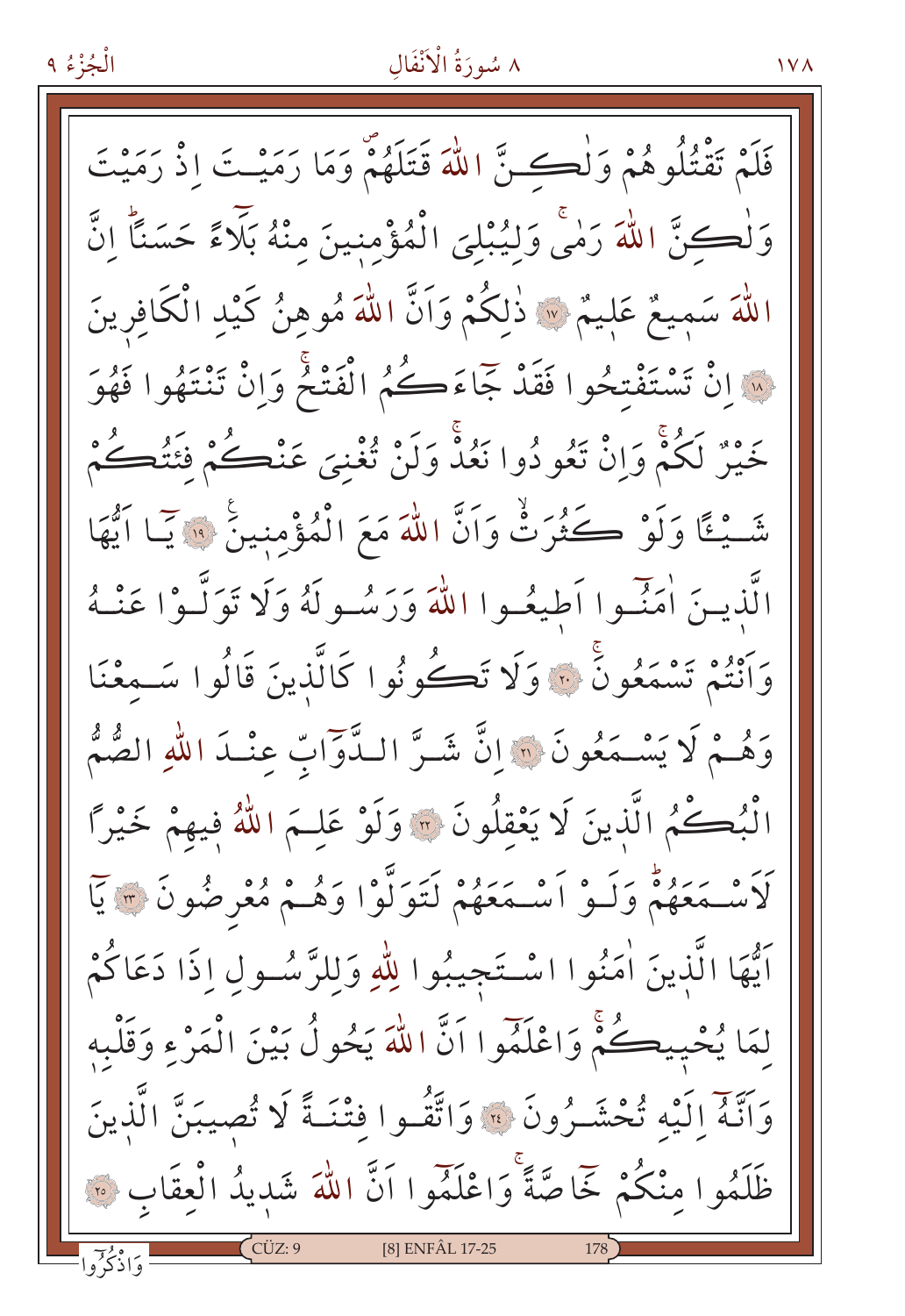#### $119$

# ٨ سُورَةُ الْأَنْفَالِ

الْجُزْءُ ۹

وَاذْكُرُوا إِذْ أَنْتُمْ قَلِيلٌ مُسْتَضْعَفُونَ فِي الْأَرْضِ تَخَافُونَ اَنْ يَتَخَطَّفَكُمُ النَّاسُ فَاٰوٰيڪُمْ وَاَيَّدَكُمْ بِنَصْرِهِ وَرَزَقَكُمْ منَ الطَّيِّبَاتِ لَعَلَّكُمْ تَشْكُرُونَ ۞ يَا اَيُّهَا الَّذينَ اٰمَنُوا لَا تَخُونُهوا اللَّهَ وَالرَّسُولَ وَتَخُونُوا أَمَانَاتِكُمْ وَأَنْتُمْ تَعْلَمُونَ ۞ وَاعْلَمُوا أَنَّمَّا أَمْوَالُكُمْ وَأَوْلَادُكُمْ فَتْنَةٌ وَاَنَّ اللَّهَ عِنْـدَهُ اَجْـرٌ عَظِيــمٌ ۞ يَبَا اَيُّهَا الَّذِيـنَ اٰمَنُوا إِنْ تَتَّقُوا اللَّهَ يَجْعَلْ لَكُمْ فُرْقَانًا وَيُكَفَّرْ عَنْكُمْ سَتِّئَاتِكُمْ وَيَغْفِرْ لَكُثْمٌ وَاللَّهُ ذُو الْفَضْلِ الْعَظِيمِ ۚ وَاِذْ يَمْكُنُ بِكَ الَّذِينَ كَفَرُوا لِيُثْبِتُوكَ أَوْ يَقْتُلُوكَ أَوْ يُخْرِجُوكَ وَيَمْكُرُونَ وَيَمْكُـرُ اللَّهُ وَاللَّهُ خَيْـرُ الْمَاكِرِينَ \* وَإِذَا تُتْلَى عَلَيْهِمْ اٰيَاتُنَا قَالُوا قَدْ سَـمِعْنَا لَوْ نَشَّاءُ لَقُلْنَا مِثْلَ هٰذَاْ إِنْ هٰذَا إِلَّا اَسَاطِيرُ الْأَوَّلِينَ ۞ وَإِذْ قَالُوا اللَّهُمَّ إِنْ كَانَ هٰذَا هُوَ الْحَقَّ مِنْ عِنْدِكَ فَأَمْطِـرْ عَلَيْنَا حِجَارَةً مِنَ السَّمَّاءِ أَو ائْتِنَا بِعَذَابِ أَلِيمٍ ۞ وَمَا كَانَ اللَّهُ لِيُعَذِّبَهُمْ وَأَنْتَ فِيهِمْ وَمَا كَانَ اللَّهُ مُعَذِّبَهُـمْ وَهُمْ يَسْتَغْفِرُونَ ٣ [8] ENFÂL 26-33